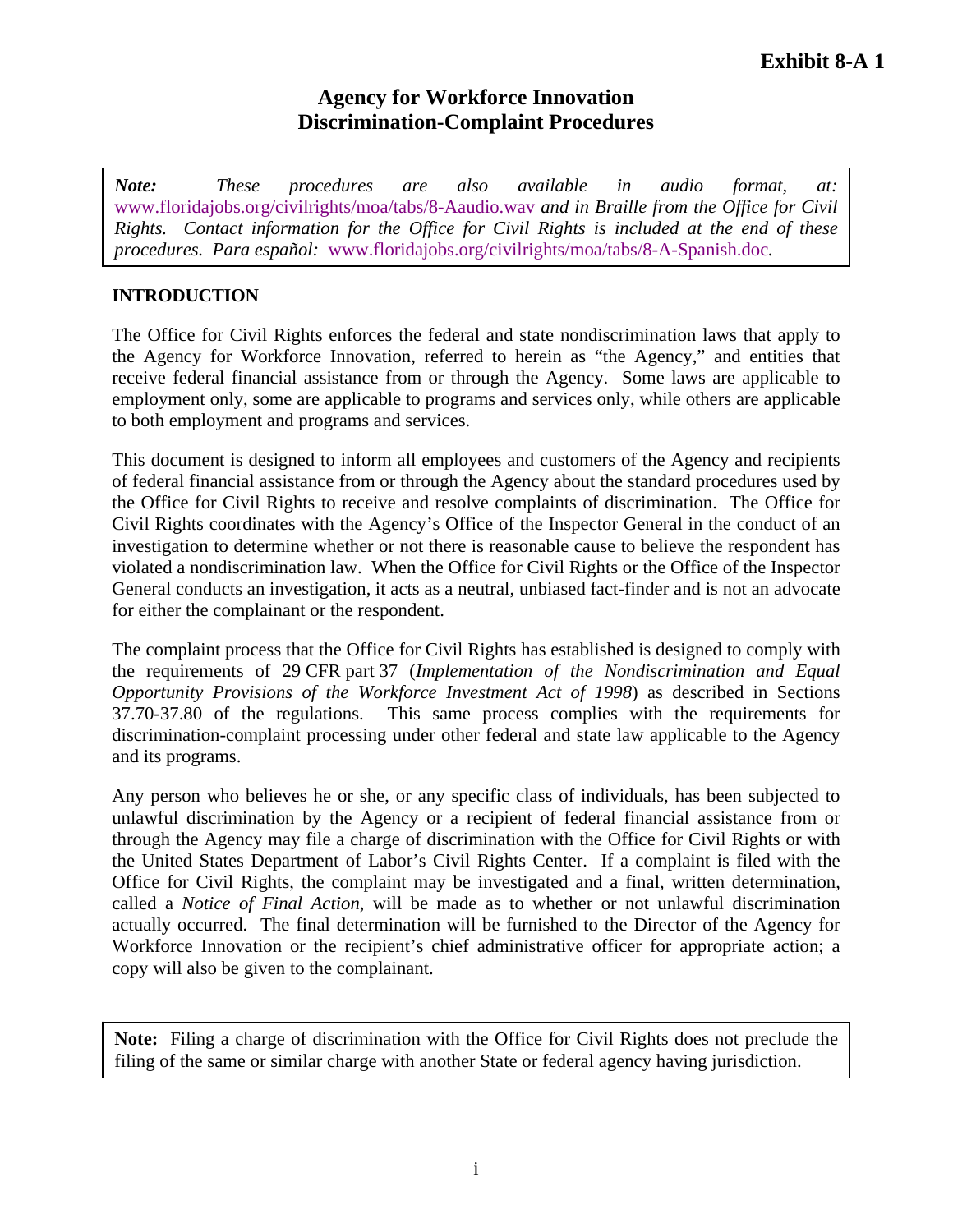### **INTRODUCTION (continued)**

**Retaliation is Prohibited:** A complainant has a right to file a charge of discrimination, have an investigation conducted, have witnesses participate in the investigation, and obtain a determination as to whether or not discrimination occurred. A respondent is prohibited by law from retaliating against an individual because he or she has either:

- opposed an unlawful discriminatory employment practice;
- opposed an unlawful discriminatory non-employment practice; or,
- made a charge, testified, assisted or participated in an investigation conducted by the Office for Civil Rights or the Office of the Inspector General.

Any complainant who feels a respondent has violated this prohibition may file a complaint alleging retaliation with the Office for Civil Rights or with the state or federal agency having complaint jurisdiction. Retaliation is a separate complaint and a respondent can be found guilty of retaliation even if there is no finding of discrimination on the underlying complaint.

A copy of these procedures is to be on file with each recipient of federal financial assistance under the *Workforce Investment Act of 1998* and made available upon request.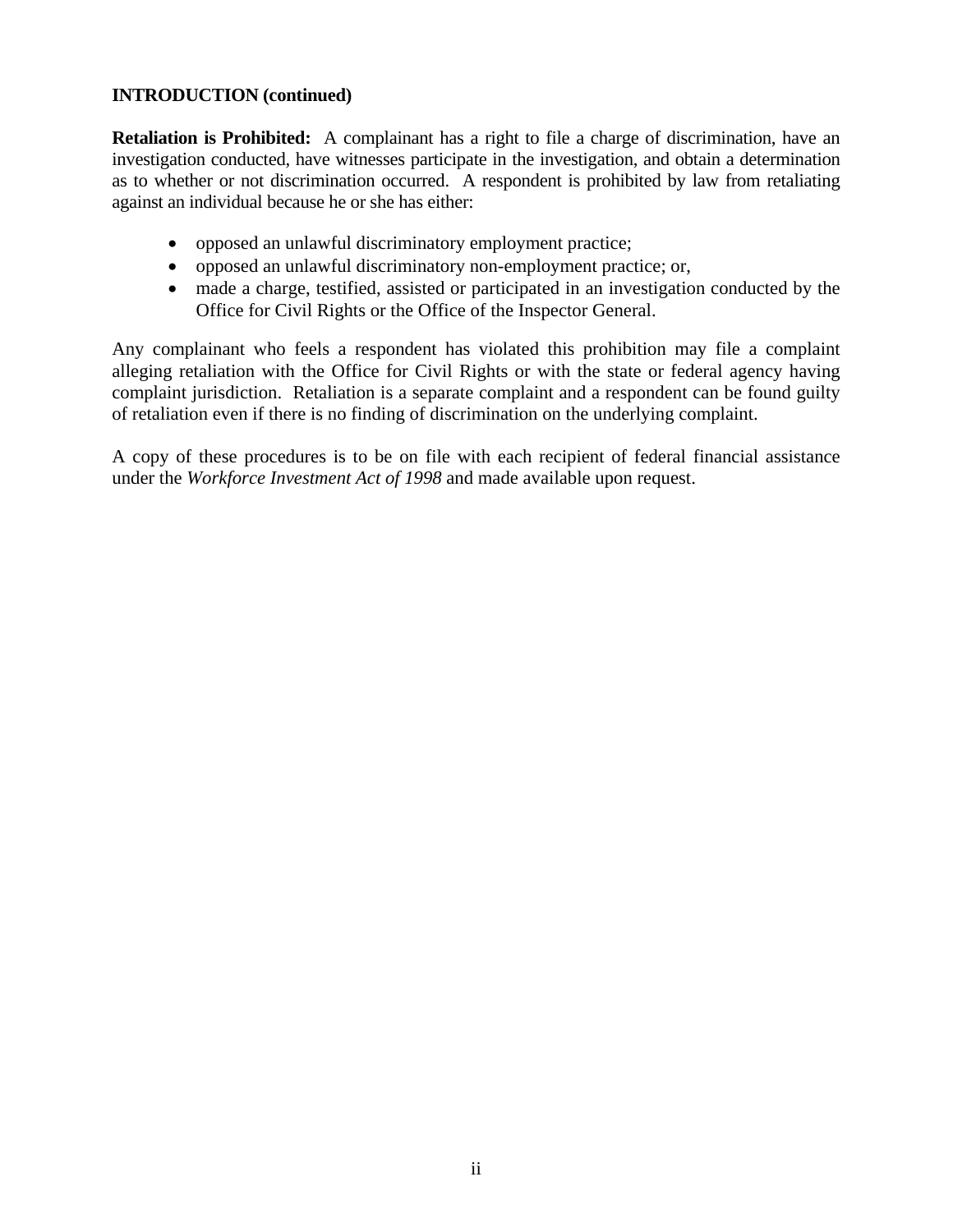## **TABLE OF CONTENTS**

| <b>Subject</b>                                                           | Page |
|--------------------------------------------------------------------------|------|
|                                                                          |      |
|                                                                          |      |
|                                                                          |      |
|                                                                          |      |
|                                                                          |      |
|                                                                          |      |
|                                                                          |      |
|                                                                          |      |
|                                                                          |      |
|                                                                          |      |
|                                                                          |      |
|                                                                          |      |
|                                                                          |      |
|                                                                          |      |
|                                                                          |      |
| III. Conducting Mediation (Alternative Dispute Resolution)  13           |      |
|                                                                          |      |
|                                                                          |      |
| Written Requests for Information and Documents; Telephone Interviews  14 |      |
|                                                                          |      |
|                                                                          |      |
|                                                                          |      |
|                                                                          |      |
|                                                                          |      |
|                                                                          |      |
|                                                                          |      |
|                                                                          |      |
|                                                                          |      |
|                                                                          |      |
|                                                                          |      |
|                                                                          |      |
|                                                                          |      |
|                                                                          |      |
|                                                                          |      |
|                                                                          |      |
|                                                                          |      |

## **Tables**

| IV. Jurisdiction for Discrimination Complaints About Services  6 |  |
|------------------------------------------------------------------|--|
|                                                                  |  |
|                                                                  |  |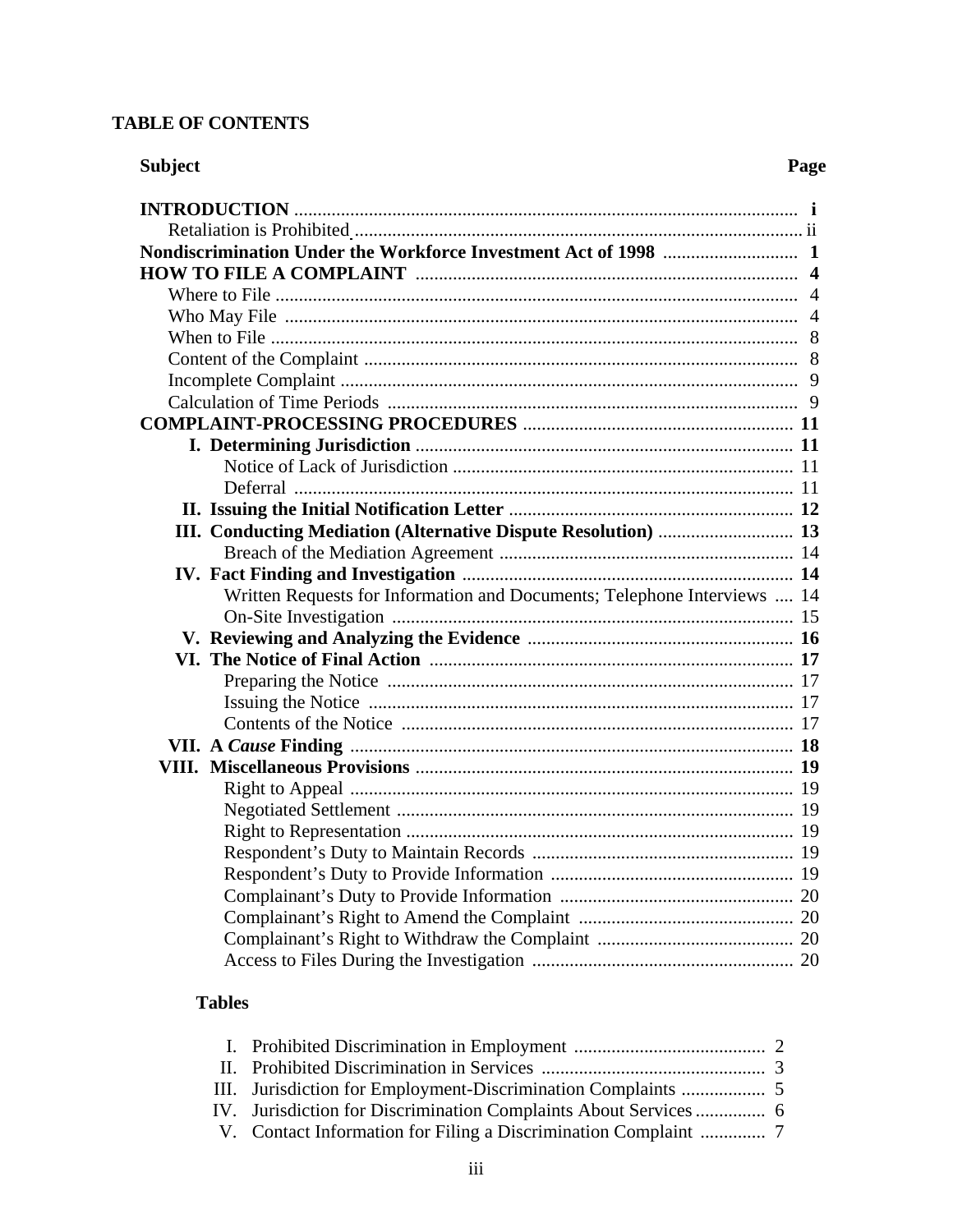### **Nondiscrimination Under the Workforce Investment Act of 1998**

(Reference: Section 188 of the Act and 29 CFR part 37)

The forms of discrimination that are prohibited under the Workforce Investment Act of 1998 are listed in 29 CFR part 37, in Section 37.5. Sections 37.6 and 37.7 describe, in greater detail, specific discriminatory actions that are prohibited. These are shown in Tables I and II (following pages). 29 CFR 37.30 provides the specific wording for the notice that must be given to applicants for employment, employees, applicants for programs and services, and program participants and service recipients under Title I of the Act:<sup>1</sup>

It is against the law for this recipient of Federal financial assistance to discriminate on the following bases:

- Against any individual in the United States on the basis of race, color, religion, sex, national origin, age, disability, political affiliation or belief; and
- Against any beneficiary of programs financially assisted under Title I of the Workforce Investment Act of 1998 (WIA), on the basis of the beneficiary's citizenship/status as a lawfully admitted immigrant authorized to work in the United States, or his/her participation in any WIA Title I-financially assisted program or activity.

The recipient must not discriminate in any of the following areas:

- Deciding who will be admitted, or have access, to any WIA Title I-financially assisted program or activity;
- Providing opportunities in, or treating any person with regard to, such a program or activity; or
- Making employment decisions in the administration of, or in connection with, such a program or activity.

֦

1

<sup>&</sup>lt;sup>1</sup> This is an extract. The Notice at 29 CFR 37.30 also discusses complaint-filing procedures, decision and resolution. The complete text may be found at: www.dol.gov/DOL/allcfr/OASAM/Title\_29/Part\_37/29CFR37.30.htm.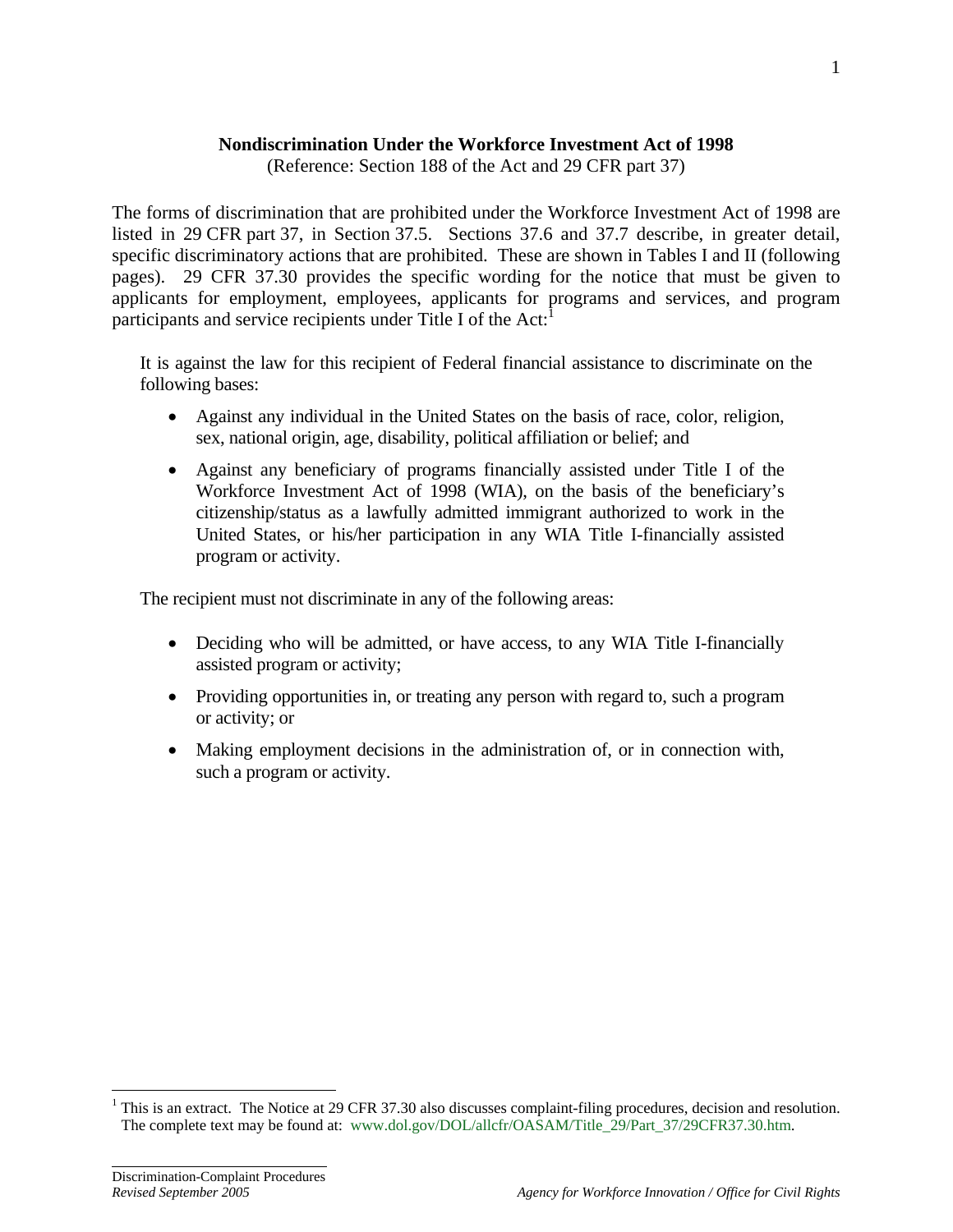

#### applicable to employees and applicants for employment<sup>1</sup>

| <b>Prohibited</b><br><b>Discrimination</b> | Under WIA,<br>Section 188 and<br>29 CFR 37.5<br>(x) | Under<br>other<br>applicable<br>Federal<br>law <sup>2</sup><br>(x) | Under<br>Florida<br>law <sup>3</sup><br>(x) |
|--------------------------------------------|-----------------------------------------------------|--------------------------------------------------------------------|---------------------------------------------|
| age                                        | x                                                   | X                                                                  | x                                           |
| color                                      | x                                                   | x                                                                  | X                                           |
| disability                                 | x                                                   | x                                                                  | x                                           |
| national origin                            | x                                                   | X                                                                  | x                                           |
| marital status                             |                                                     |                                                                    | x                                           |
| political affiliation                      | X                                                   |                                                                    | X<br>Note 4                                 |
| political belief                           | x                                                   | x                                                                  |                                             |
| race                                       | x                                                   | x                                                                  | x                                           |
| religion                                   | x                                                   | x                                                                  | x                                           |
| sex                                        | x                                                   | x                                                                  | x                                           |

- **Notes** 1. Local ordinances and one-stop operator or service-provider policies may prohibit discrimination on additional bases than those covered under applicable federal and state law.
	- 2. References: Title VII of the Civil Rights Act of 1964; Title IX of the Education Amendments of 1972; Section 504 of the Rehabilitation Act of 1973; the Americans with Disabilites Act of 1990; the Age Discrimination in Employment Act of 1967; and the Equal Pay Act of 1963.
	- 3. Florida Civil Rights Act of 1992. [*Chapter 760, Florida Statutes* ]
	- 4. Alleged discrimination on the basis of political affiliation is ground for the filing of a complaint under Florida law by employees of state government only. *[§110.105(2), Florida Statutes]* .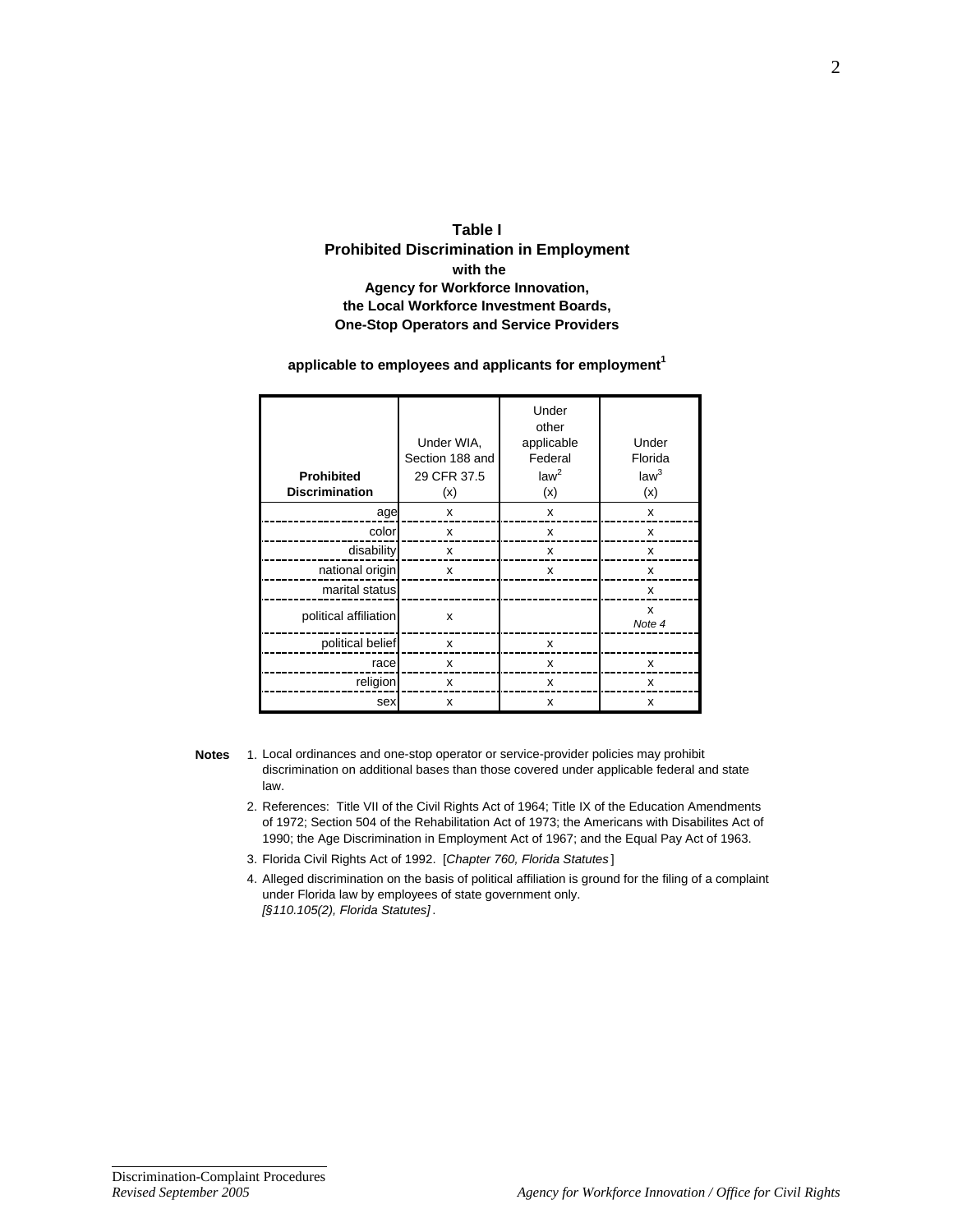#### **Table II Prohibited Discrimination in Services Under Laws Applicable to Selected Programs of the Agency for Workforce Innovation, the Local Workforce Investment Boards, One-Stop Operators and Service Providers**

#### **applicable to: applicants for programs and services program participants service recipients**

|                                                                                      |                                                                                      | <b>Under</b><br><b>U.S. Department of Labor</b><br>regulations                                                                                                                                                                                                                 |  | <b>Under</b><br><b>U.S. Department of</b><br><b>Health and Human</b><br><b>Services requlations</b> |                                                             |  | <b>Under</b><br><b>U.S. Department of</b><br><b>Agriculture</b><br>regulations              |
|--------------------------------------------------------------------------------------|--------------------------------------------------------------------------------------|--------------------------------------------------------------------------------------------------------------------------------------------------------------------------------------------------------------------------------------------------------------------------------|--|-----------------------------------------------------------------------------------------------------|-------------------------------------------------------------|--|---------------------------------------------------------------------------------------------|
|                                                                                      |                                                                                      | <b>Note:</b> The USDOL WIA Section 188 nondiscrimination regulations<br>(29 CFR part 37) are also applicable to the programs and activities<br>shown below that are operated by One-Stop partners listed in<br>section 121(b) of WIA, to the extent that the programs and acti |  |                                                                                                     |                                                             |  |                                                                                             |
| <b>Prohibited</b><br><b>Discrimination</b>                                           | In.<br><b>WIA Title I</b><br>financially<br>assisted<br>programs <sup>1</sup><br>(x) | In job-<br>service<br>programs <sup>2</sup><br>(x)                                                                                                                                                                                                                             |  | In the<br>Child Care<br>program <sup>3</sup><br>(x)                                                 | In the<br>TANF/<br>Workforce<br>program <sup>3</sup><br>(x) |  | In the<br>Food Stamp<br>Employment and<br>Training<br>(FSET)<br>program <sup>4</sup><br>(x) |
| age                                                                                  | x                                                                                    | x                                                                                                                                                                                                                                                                              |  | $\pmb{\mathsf{x}}$                                                                                  | x                                                           |  | x                                                                                           |
| citizenship                                                                          | x                                                                                    |                                                                                                                                                                                                                                                                                |  |                                                                                                     |                                                             |  |                                                                                             |
| color                                                                                | x                                                                                    | x                                                                                                                                                                                                                                                                              |  | X                                                                                                   | x                                                           |  | x                                                                                           |
| disability                                                                           | x                                                                                    | x                                                                                                                                                                                                                                                                              |  | $\pmb{\mathsf{X}}$                                                                                  | X                                                           |  | $\pmb{\mathsf{x}}$                                                                          |
| national origin                                                                      | X                                                                                    | X                                                                                                                                                                                                                                                                              |  | $\mathsf{x}$                                                                                        | x                                                           |  | x                                                                                           |
| immigrant status<br>lawfully admitted;<br>authorized to work<br>in the United States | x                                                                                    |                                                                                                                                                                                                                                                                                |  |                                                                                                     |                                                             |  |                                                                                             |
| participation in any WIA<br>Title I financially<br>assisted program<br>or activity   | X                                                                                    |                                                                                                                                                                                                                                                                                |  |                                                                                                     |                                                             |  |                                                                                             |
| political affiliation                                                                | X                                                                                    |                                                                                                                                                                                                                                                                                |  |                                                                                                     |                                                             |  |                                                                                             |
| political belief                                                                     | X                                                                                    |                                                                                                                                                                                                                                                                                |  |                                                                                                     |                                                             |  | x                                                                                           |
| race                                                                                 | x                                                                                    | X                                                                                                                                                                                                                                                                              |  | x                                                                                                   | x                                                           |  | x                                                                                           |
| religion                                                                             | x                                                                                    | X                                                                                                                                                                                                                                                                              |  |                                                                                                     |                                                             |  | x                                                                                           |
| sex                                                                                  | х                                                                                    | x                                                                                                                                                                                                                                                                              |  | x                                                                                                   | x                                                           |  | х                                                                                           |

- **Notes** 1. References: 29 CFR 37.5, 37.3(a).
	- 2. Reference: 20 CFR 658.411.
	- 3. References: 45 CFR 80.3, 84.4, 86.11, 90.12, 91.11.
	- 4. Reference: 7 CFR 272.6.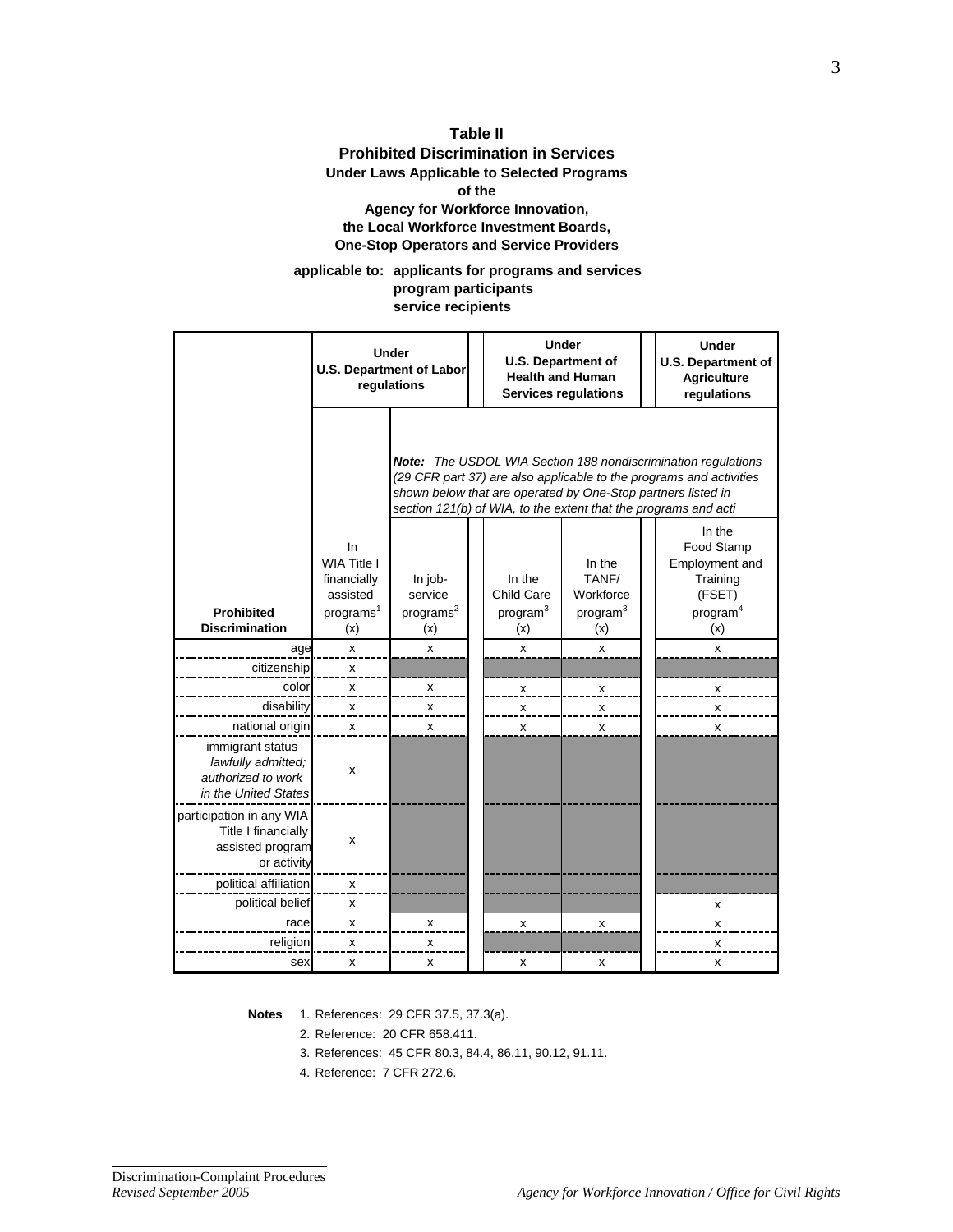#### **HOW TO FILE A COMPLAINT**

**Where to File:** Most people who wish to file a discrimination complaint about a program or activity offered through the One-Stop system have several choices of where the complaint may be filed, depending on whether the alleged victims of discrimination are employees or customers, and also depending on the specific source of financial assistance for the program or office that allegedly discriminated. The choice of where to file a charge of discrimination is left completely to the complainant; the options are shown in Tables III and IV. (*See* pages 5 and 6.) The primary options for filing discrimination complaints are the Office for Civil Rights itself and the U.S. Department of Labor's Civil Rights Center. Either the Office for Civil Rights or the Civil Rights Center will explain the differences and answer any questions a potential complainant has regarding various options. Contact information for the Office for Civil Rights, the Civil Rights Center, and the other state and federal agencies that will accept complaints under the laws applicable to the Agency and its programs is provided in Table V. (*See* page 7).

Persons wishing to file a discrimination complaint with the Office for Civil Rights should do so using the official *Discrimination Complaint Information Form*, available on line at www.floridajobs.org/civilrights/moa/compl\_form\_instructions.doc or by contacting the Office for Civil Rights by telephone, in writing, or electronic mail. A "Notice About Investigatory Use of Personal Information," "Authorization of Representative," "Consent Form" (regarding the release of personal information), and "Mediation Election" are included in the forms package.

Complaints filed with the Office for Civil Rights that do not use the forms package (for example, a signed letter or faxed statement of allegations) will be accepted so long as the information provided substantially complies with the requirements of the Content of Complaint section below. However, persons filing a complaint with the Office for Civil Rights without using the forms package must subsequently submit such additional information as the Office for Civil Rights may request. With the exception of sexual harassment allegations or situations posing an immediate recognizable threat to the complainant's safety and well being, the Office for Civil Rights or the Office of the Inspector General will not begin investigating the complaint until the mediation election form and the additional information are received.

**Who May File:** A complaint filed with the Office for Civil Rights is officially called a "charge of discrimination." (Throughout these procedures, the terms "complaint" and "charge of discrimination" may be used interchangeably.) A charge of discrimination may be filed, either with the Office for Civil Rights or the Civil Rights Center, by any person who believes he or she, or any specific class of individuals, has been or is being discriminated against by a policy, program, activity or employee of the Agency or a recipient of federal financial assistance through the Agency. This includes all applicants for employment and employees who believe they have been discriminated against - either on the job or during the hiring, promotion or discharge process. It also includes all customers, beneficiaries or applicants for services who believe they have been denied services or treated differently than others in the receipt of services. A charge of discrimination may also be filed through a representative. (For requirements and procedures for filing complaints with other state and federal agencies, contact the appropriate agency or agencies. Contact information is provided in Table V.)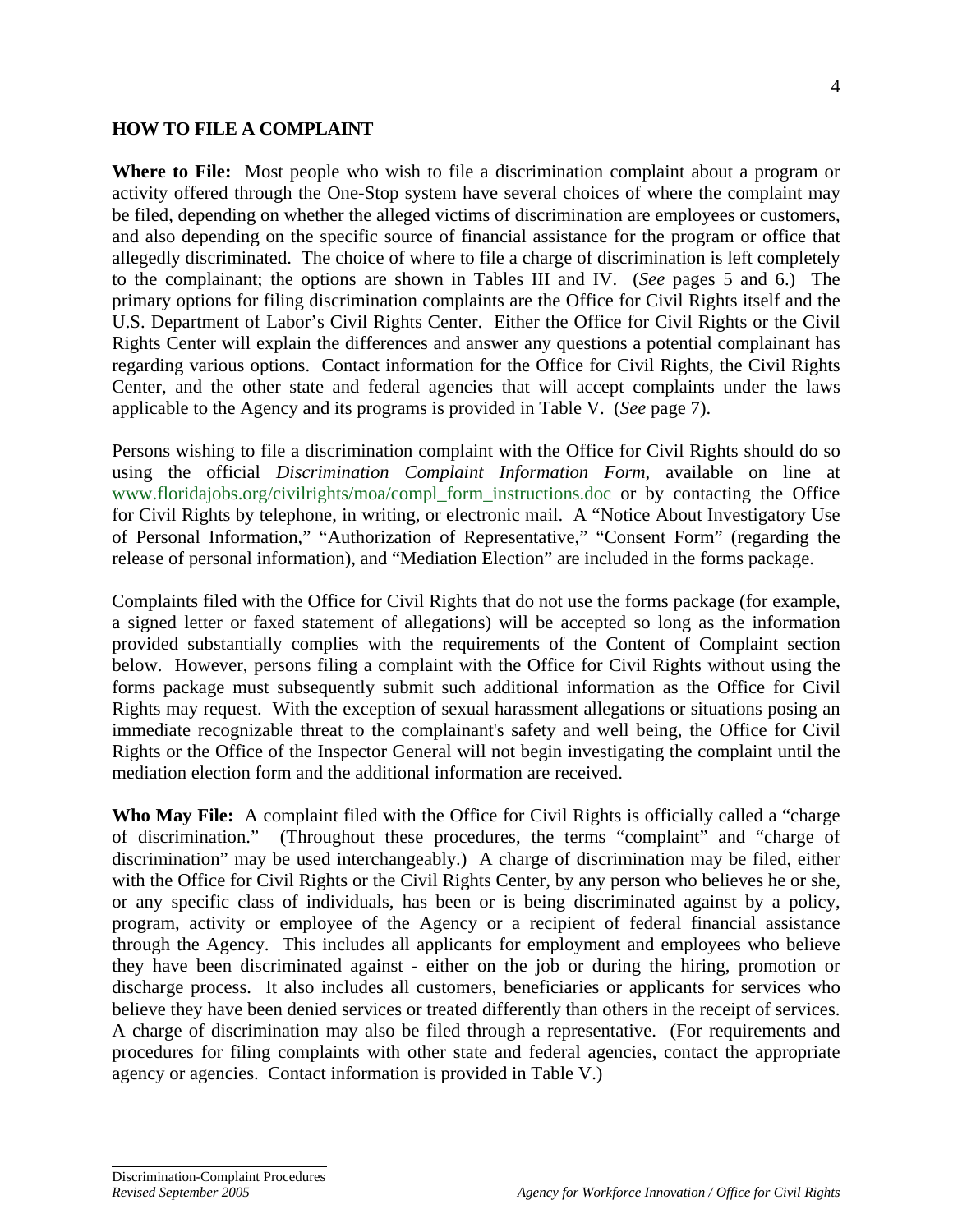| Agency<br>or<br><b>Department</b>                                                         | In.<br>WIA Title I<br>financially<br>assisted<br>programs<br>(x) | Under<br>other<br>applicable<br>Federal<br>law<br>(x) | Under<br>Florida<br>law<br>(x) | <b>Time limit</b><br>for filing<br>from the date of the<br>alleged<br>discrimination |
|-------------------------------------------------------------------------------------------|------------------------------------------------------------------|-------------------------------------------------------|--------------------------------|--------------------------------------------------------------------------------------|
| Office for Civil Rights,<br>Agency for<br>Workforce Innovation<br>(OCR, AWI)              | x<br>Note 1                                                      | x<br>Note 1                                           | x<br>Note 1                    | 180 days<br>Note 4                                                                   |
| Civil Rights Center,<br>U.S.Department of Labor<br>(CRC, USDOL)                           | x                                                                | x<br>Note <sub>2</sub>                                |                                | 180 days<br>(may be extended<br>for good cause<br>shown)                             |
| Office for Civil Rights,<br>U.S.Department of Health<br>and Human Services<br>(OCR, DHHS) |                                                                  | x<br>Note <sub>2</sub>                                |                                | 180 days<br>(may be extended<br>for good cause<br>shown)                             |
| Office of Civil Rights,<br>U.S.Department of<br>Agriculture<br>(OCR, USDA)                |                                                                  | x<br>Note <sub>2</sub>                                |                                | 180 days<br>(may be extended<br>for good cause<br>shown)                             |
| <b>Florida Commission</b><br>on Human Relations<br>(FCHR)                                 |                                                                  |                                                       | x                              | 365 days                                                                             |
| U.S. Equal Employment<br><b>Opportunity Commission</b><br>(EEOC)                          | x<br>Note 3                                                      | x                                                     |                                | 300 days                                                                             |

**Table III Jurisdiction for Employment-Discrimination Complaints**

- **Notes: 1.**  The OCR's employment-complaint jurisdiction is limited to Agency operations or to programs receiving federal financial assistance through the Agency.
	- **2.**  Applicable to programs under the department's jurisdiction operated by the Agency for Workforce Innovation or by recipients of federal financial assistance from or through the Agency for Workforce Innovation.
	- **3.**  Employment-discrimination complaints in WIA Title-I programs may also be filed with the EEOC; however, they will not be processed under WIA Section 188 or its implementing regulations.
	- **4.**  The 180-day time limit for filing a charge of discrimination with the OCR in accordance with the nondiscrimination provisions of the Workforce Investment Act of 1998 and its implementing regulations may be extended by the Director of the Civil Rights Center, U.S. Department of Labor.

Discrimination complaints filed with the OCR under the provisions of the Florida Civil Rights Act of 1992 by employees of the Agency for Workforce Innovation or applicants for employment with the Agency must be filed within 365 calendar days of the alleged act of discrimination.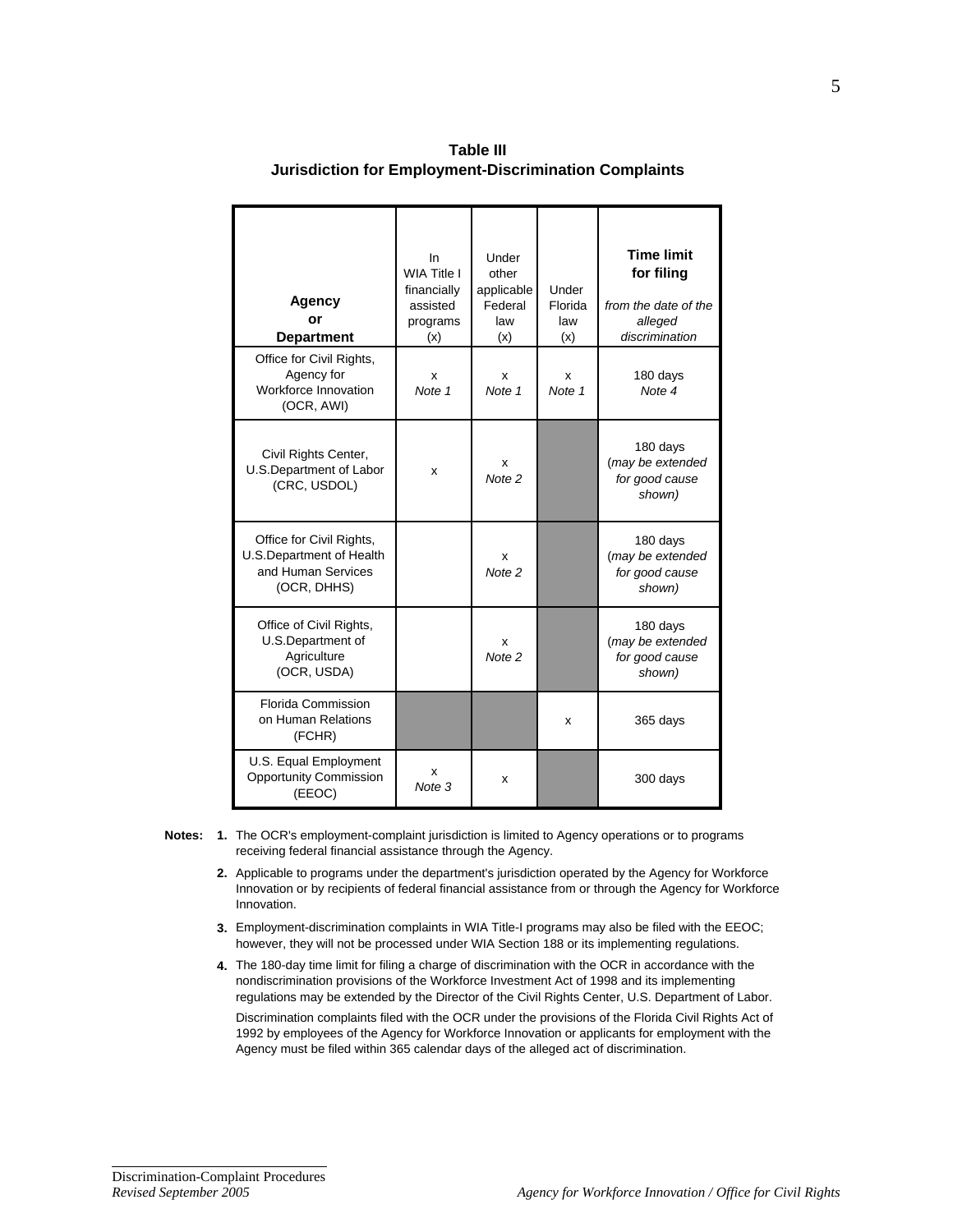| <b>Table IV</b>                                           |  |
|-----------------------------------------------------------|--|
| Jurisdiction for Discrimination Complaints About Services |  |

| <b>Agency</b><br>or<br><b>Department</b>                                                   | In<br>WIA Title I<br>financially<br>assisted<br>programs<br>(x) | In job-service<br>programs<br>(x) | In the<br>Food Stamp<br>Employment<br>(FSET)<br>program<br>(x) | and Training In the School<br><b>Readiness</b><br>program<br>(x) | In the<br>Temporary<br>Assistance to<br>Needy<br>Families<br>(TANF)<br>program<br>(x) | <b>Time limit</b><br>for filing<br>from the date of the<br>alleged<br>discrimination |
|--------------------------------------------------------------------------------------------|-----------------------------------------------------------------|-----------------------------------|----------------------------------------------------------------|------------------------------------------------------------------|---------------------------------------------------------------------------------------|--------------------------------------------------------------------------------------|
| Office for Civil Rights,<br>Agency for<br>Workforce Innovation<br>(OCR, AWI)               | x                                                               | x<br>Note 1                       | x                                                              | x                                                                | x                                                                                     | 180 days<br>Note 4                                                                   |
| Civil Rights Center,<br>U.S.Department of Labor<br>(CRC, USDOL)                            | x                                                               | X<br>Note 1                       | x<br>Note 2                                                    | X<br>Note 2                                                      | X<br>Note 2                                                                           | 180 days<br>(may be extended<br>for good cause<br>shown)                             |
| Office for Civil Rights,<br>U.S. Department of Health<br>and Human Services<br>(OCR, DHHS) |                                                                 |                                   |                                                                | X<br>Note 3                                                      | X<br>Note 3                                                                           | 180 days<br>(may be extended<br>for good cause<br>shown)                             |
| Office of Civil Rights,<br>U.S.Department of<br>Agriculture<br>(OCR, USDA)                 |                                                                 |                                   | X<br>Note 3                                                    |                                                                  |                                                                                       | 180 days<br>(may be extended<br>for good cause<br>shown)                             |

**Notes: 1.**  Excludes employment-related complaints by job-services registrants, or individuals who are referred or placed, that are filed against an "outside employer," that is, an entity other than the Agency, local workforce investment boards, one-stop operators, and service providers.

- **2.**  Complaints may also be filed with the CRC under the USDOL WIA Section 188 nondiscrimination regulations (29 CFR part 37) when the programs and activities shown above are operated by the One-Stop partners listed in section 121(b) of WIA, to the extent that the programs and activities are part of the One-Stop delivery system.
- **3.**  Applicable to programs under the department's jurisdiction operated by the Agency for Workforce Innovation or by recipients of federal financial assistance from or through the Agency for Workforce Innovation.
- **4.**  The 180-day time limit for filing a charge of discrimination with the OCR in accordance with the nondiscrimination provisions of the Workforce Investment Act of 1998 and its implementing regulations may be extended by the Director of the Civil Rights Center, U.S. Department of Labor.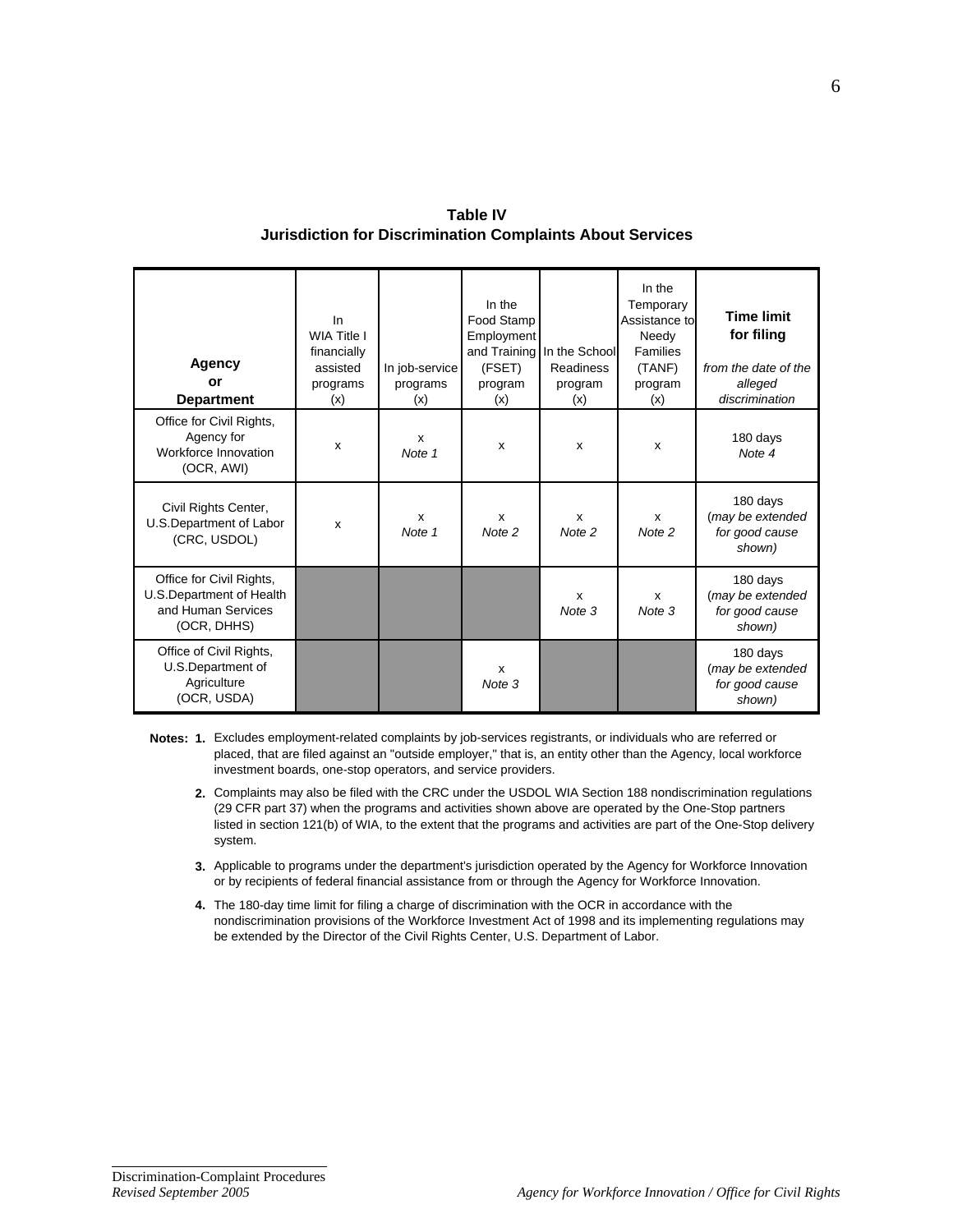#### **Table V Contact Information for Filing a Discrimination Complaint**

*For information about how to file a discrimination complaint, forms, or other assistance, contact the appropriate agency or department, shown in Tables III and IV, as listed here:*

| <b>Agency for Workforce Innovation</b>            | <b>Florida Commission on Human Relations</b>   |  |  |  |  |
|---------------------------------------------------|------------------------------------------------|--|--|--|--|
| <b>Office for Civil Rights</b>                    | 2009 Apalachee Parkway, Suite 100              |  |  |  |  |
| 107 East Madison Street MSC 150                   | Tallahassee, Florida 32301                     |  |  |  |  |
| Tallahassee, Florida 32399-4129                   | (850) 488-7082                                 |  |  |  |  |
| (850) 921-3201 (SunCom number: 291-3201)          | 1-800-342-8170                                 |  |  |  |  |
| TTY (via the Florida Relay Service): 711          | TTY (via the Florida Relay Service): 711       |  |  |  |  |
| in English, Spanish, French and Haitian Creole    | in English, Spanish, French and Haitian Creole |  |  |  |  |
| FAX: (850) 921-3122 (SunCom fax number: 291-3122) | FAX: (850) 488-5291                            |  |  |  |  |
|                                                   |                                                |  |  |  |  |
| <b>U.S. Department of Labor</b>                   | <b>Equal Employment Opportunity Commission</b> |  |  |  |  |
| <b>Civil Rights Center</b>                        | <b>Miami District Office</b>                   |  |  |  |  |
| 200 Constitution Avenue, NW                       | One Biscayne Tower, Suite 2700                 |  |  |  |  |
| Room N-4123                                       | 2 South Biscayne Boulevard                     |  |  |  |  |
| Washington, DC 20210                              | Miami, Florida 33131                           |  |  |  |  |
| (202) 693-6500                                    | (305) 536-4491 or 1-800-669-4000               |  |  |  |  |
| TTY: (202) 693-6515                               | TTY: (305) 536-5721 or 1-800-669-6820          |  |  |  |  |
| FAX: (202) 693-6505                               | FAX: (305) 536-4011                            |  |  |  |  |
|                                                   |                                                |  |  |  |  |
| U.S. Department of Health & Human Services        | <b>Equal Employment Opportunity Commission</b> |  |  |  |  |
| <b>Office for Civil Rights</b>                    | <b>Tampa Area Office</b>                       |  |  |  |  |
| 61 Forsyth Street, SW - Suite 3B70                | 501 East Polk Street, Suite 1000               |  |  |  |  |
| Atlanta, Georgia 30323                            | Tampa, Florida 33602                           |  |  |  |  |
| (404) 562-7886                                    | (813) 228-2310 or 1-800-669-4000               |  |  |  |  |
| TTY: (404) 331-2867                               | TTY: (813) 228-2003 or 1-800-669-6820          |  |  |  |  |
| FAX: (404) 562-7881                               | FAX: (813) 228-2841                            |  |  |  |  |
|                                                   |                                                |  |  |  |  |
| <b>U.S. Department of Agriculture</b>             |                                                |  |  |  |  |
| <b>Office of Civil Rights</b>                     |                                                |  |  |  |  |
| 300 7th Street, SW; Suite 400                     |                                                |  |  |  |  |
| Stop Code 9430                                    |                                                |  |  |  |  |
| Washington, DC 20250-9410                         |                                                |  |  |  |  |
| (202) 401-1014                                    |                                                |  |  |  |  |
| TTY: (202) 401-0216                               |                                                |  |  |  |  |

Updated: June 23, 2005

֦

FAX: (202) 690-5686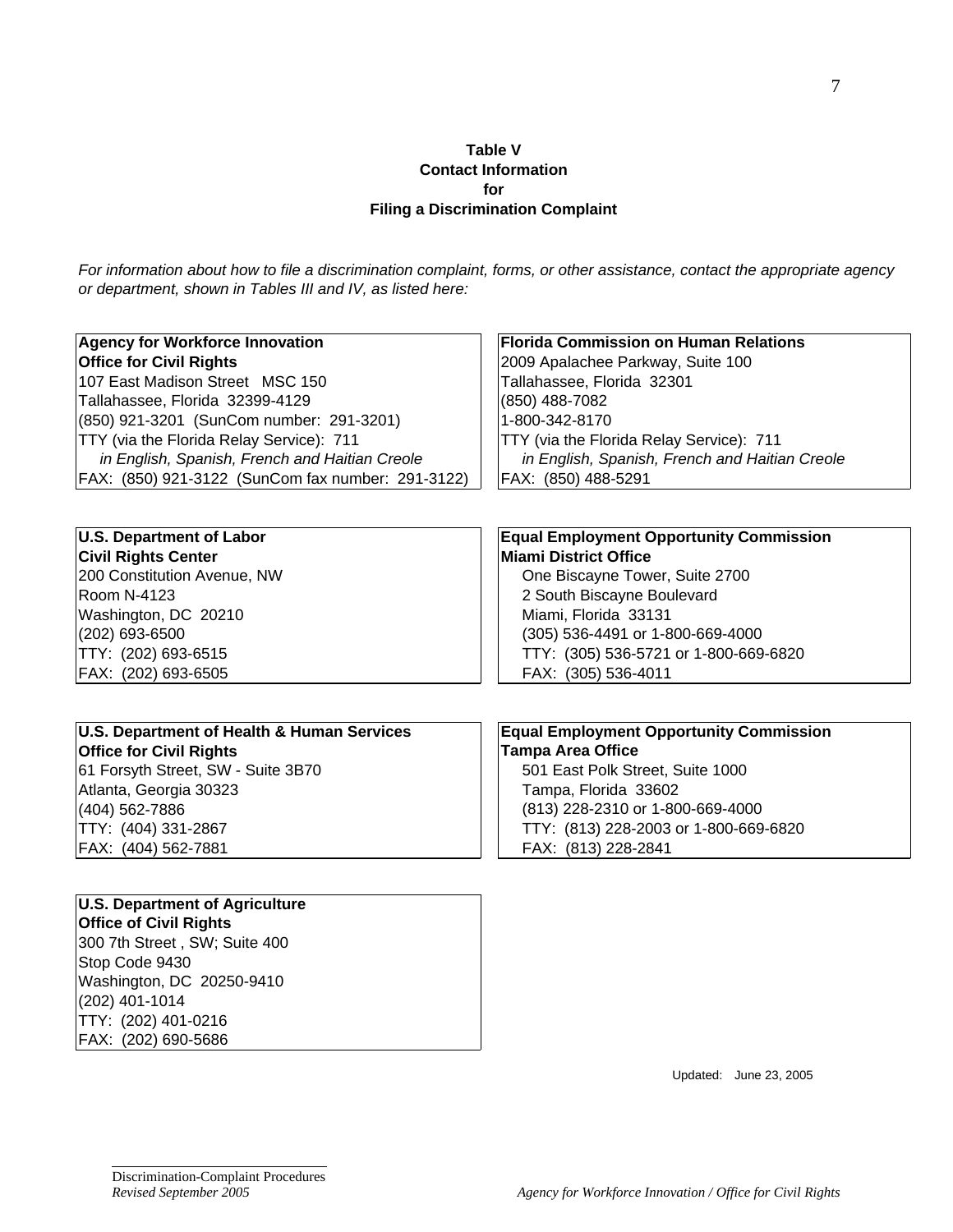**When to File:** A charge of employment discrimination, filed with the Office for Civil Rights under federal law, must be filed within 180 calendar days of the alleged act of discrimination. A charge of employment discrimination, filed with the Office for Civil Rights under Florida law, must be filed within 365 calendar days of the alleged act of discrimination. A charge of discrimination in services, filed with the Office for Civil Rights, must be filed within 180 calendar days of the alleged act of discrimination. "Filing" means a written complaint must be received by the Office for Civil Rights before the expiration of the 180- or 365-day period for filing, as applicable. Complaints received after the filing deadline will be returned to the complainant with a notice of options for filing with either a federal or state enforcement agency, unless the Civil Rights Center's director has extended the filing time, as described below.

A charge of discrimination filed with the Civil Rights Center must be filed and received by the Civil Rights Center within 180 calendar days of the act of alleged discrimination, unless the Civil Rights Center's director has extended the filing time, as described below.

The Civil Rights Center director may extend the deadline for filing a discrimination complaint if the complainant specifically asks the director for an extension and proves that s/he has good cause for the late filing. The Office for Civil Rights will accept a complaint filed after the deadline if the complaint is accompanied by a written extension from the Civil Rights Center's director.

Employees and applicants for employment should note that filing a charge of discrimination with state or federal enforcement agencies, namely the Florida Commission on Human Relations, the Civil Rights Center, or the United States Equal Employment Opportunity Commission (EEOC), is a prerequisite to challenging an employment decision in court. Filing with the Office for Civil Rights or another agency does not extend the deadline for filing a complaint with the Florida Commission or the EEOC.<sup>2</sup> Neither the FCHR nor EEOC will accept non-employment-related discrimination complaints. Contact the Office for Civil Rights for more information.

**Content of the Complaint:** A complaint filed with the Office for Civil Rights or the Civil Rights Center must be in writing and include the following:

- 1) The complainant's name and address (or other means of contacting the complainant);
- 2) The identity of the respondent (the recipient and/or individual allegedly responsible for the discrimination);
- 3) A description of the complainant's allegations. The description must include enough detail to allow the Office for Civil Rights or the Civil Rights Center to decide whether:
	- a) the Office for Civil Rights or the Civil Rights Center has jurisdiction over the complaint;
	- b) the complaint was filed in time; and,
	- c) the complaint states a case of discrimination, i.e., that the allegations, if true, would violate a federal or state nondiscrimination law; and,
- 4) The signature of the complainant.

 $\overline{a}$ 

 $2$  However, some federal agencies may extend the filing deadline, for good cause shown. See Tables III and IV.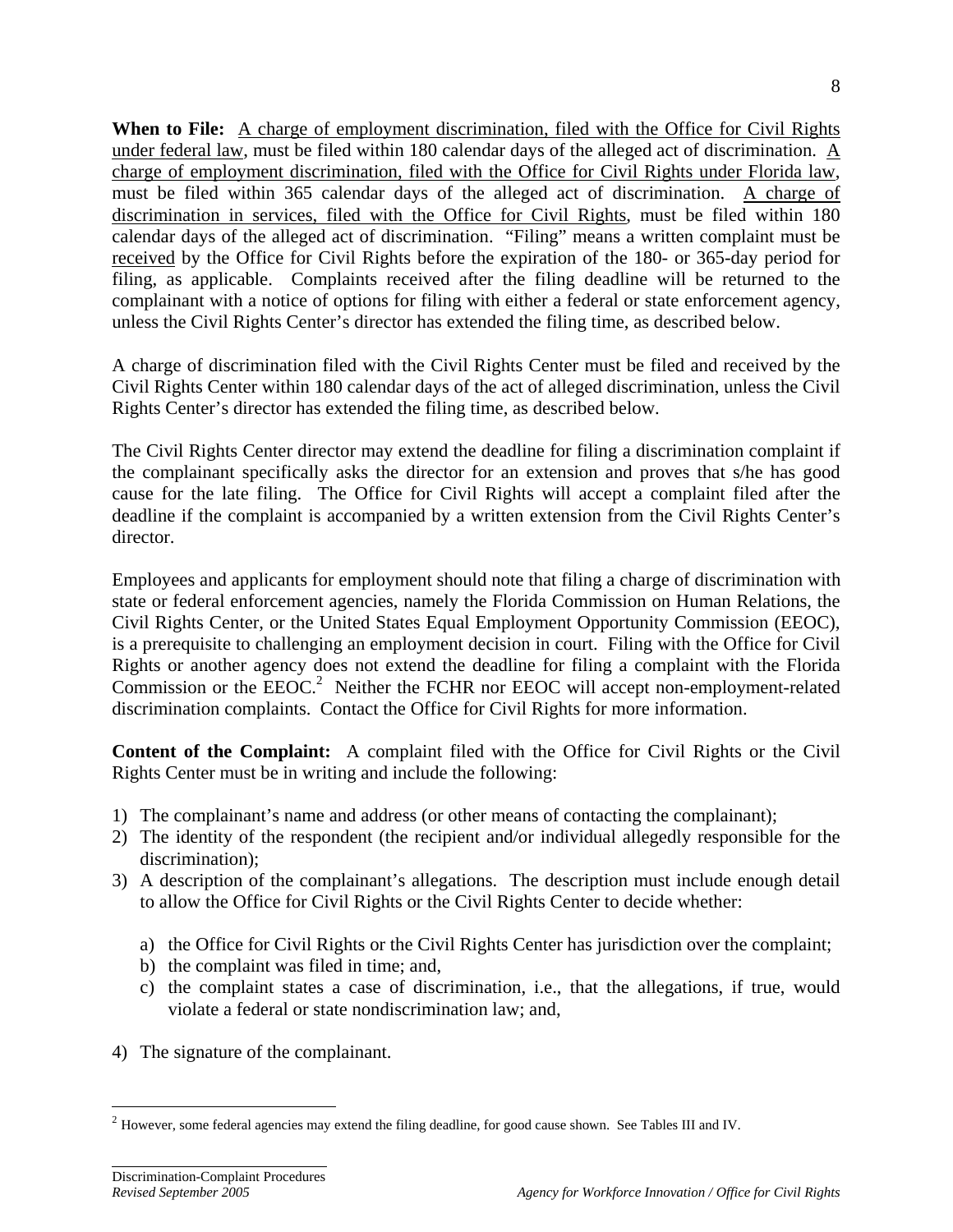Complaints filed with the Office for Civil Rights must also include:

- 5) Indication whether or not there is a willingness to mediate; and,
- 6) A completed consent form regarding the release of personal information.

If the complainant has a personal representative in this complaint, his or her name, contact information and signature are also required, whether the complaint is filed with the Office for Civil Rights or the Civil Rights Center.

**Incomplete Complaint:** If a complaint filed with the Office for Civil Rights does not contain enough information to permit the Office for Civil Rights to determine that it has jurisdiction, the Office for Civil Rights will request that the complainant provide the needed information. Within seven days of receiving the forms package from the complainant, the Office for Civil Rights will notify the complainant, in writing, of any deficiencies. Where the complainant is unreachable by the Office for Civil Rights' reasonable efforts to locate him or her, or where the complainant does not provide the needed information within the time specified in the request, the Office for Civil Rights may close the complainant's file without prejudice. ("Without prejudice" means that the complainant can resubmit the complaint, so long as it is filed by the deadline.) If the Office for Civil Rights closes the complainant's file for lack of required information or for lack of authority to investigate, the Office for Civil Rights will send written notice of the closure to the complainant's last known address. Should the complainant supply the missing information after the file is closed, the complaint can be reopened and investigated provided the deadline for filing, discussed above under "When to File," has not passed, and jurisdiction can be established. The complaint will be logged as received on the date the file is reopened and the 90 calendar-day resolution period will commence with the later date.

For a description of the procedures the Civil Rights Center uses if it receives a discrimination complaint that does not contain enough information, see the Workforce Investment Act nondiscrimination regulations at 29 CFR 37.83.

**Calculation of Time Periods:** The date used by the Office for Civil Rights to determine whether a complaint has been timely filed is the date the Office for Civil Rights actually receives written notice of an allegation of discrimination. The written notice can be made by submitting an official Office for Civil Rights *Discrimination Complaint Information Form* or through other means, such as a letter or memorandum. Where a complaint is received in some form other than on the Office for Civil Rights or the United States Department of Labor's complaint form, the complainant must subsequently complete and submit the Office for Civil Rights' *Discrimination Complaint Information Form* and the appropriate consent forms. Under these circumstances, an Office for Civil Rights form that would otherwise be untimely will relate back to the date the first letter or memorandum was received, so long as the complaint form states the same facts or additional facts related to or growing out of the subject matter of the first letter or memorandum.

The other time periods in these procedures will not commence until the Office for Civil Rights actually receives a completed forms package including: the complaint form, mediation election form and Privacy Act consent form. The time period for determining jurisdiction, initial notification letter, mediation, and the 90-day deadline for issuing a Notice of Final Action will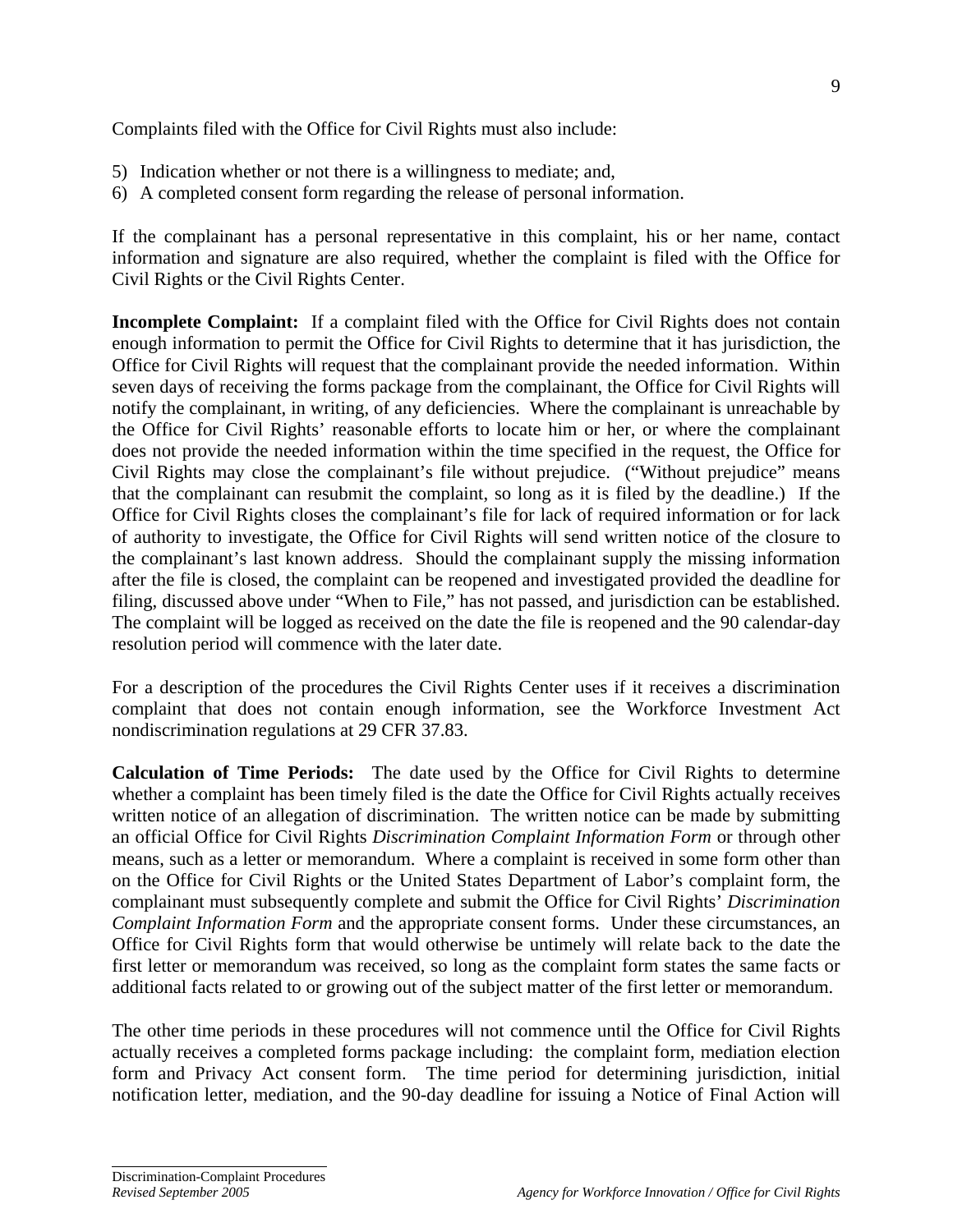not commence until the complainant has submitted these forms in a manner that substantially complies with the Content of the Complaint section, above.

Where the last day of any time period in these procedures falls on a weekend or official state holiday, the next regularly scheduled workday will be the deadline for completing the action. Any time period in these rules which is less than ten days will be calculated excluding weekends or official state holidays.

For information about how the Civil Rights Center calculates applicable time periods, contact the Civil Rights Center directly. Contact information is provided in Table V.

**Note:** Agencies other than the Office for Civil Rights or the Civil Rights Center with which a complainant may file may have their own methods of handling incomplete complaints or calculating time periods. Individuals should contact those agencies for additional information, if needed. Contact information is provided in Table V.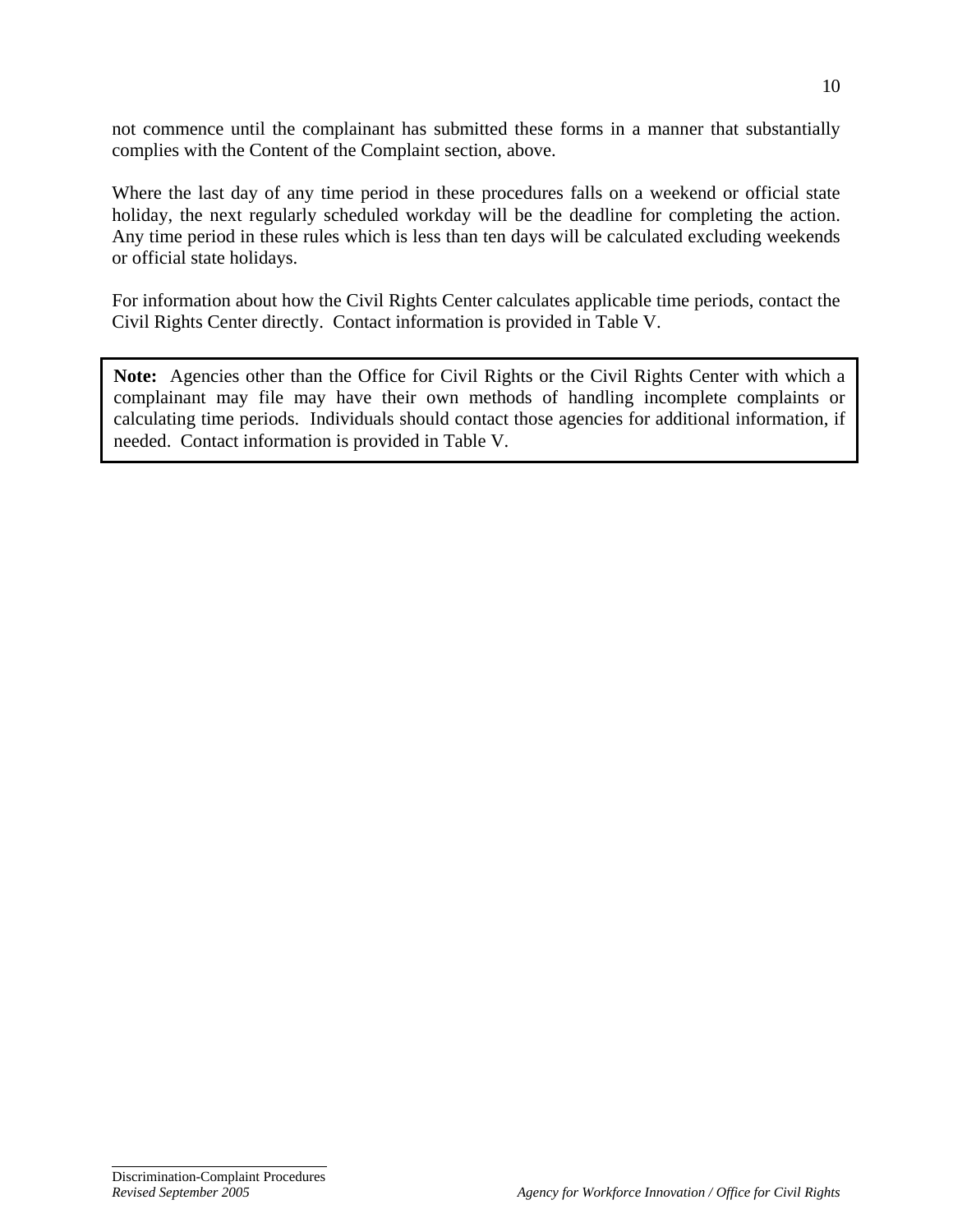### **COMPLAINT-PROCESSING PROCEDURES**

**Note:** The procedures described in this section are used by the Office for Civil Rights. The procedures used by the Civil Rights Center for processing discrimination complaints are explained in the Workforce Investment Act nondiscrimination regulations, beginning at 29 CFR 37.81. Agencies other than the Office for Civil Rights or the Civil Rights Center with which a complainant may file may have different complaint-processing procedures. Individuals should contact those agencies for their complaint-processing information. Contact information is provided in Table V.

### **I. Determining Jurisdiction**

When the Office for Civil Rights receives a charge of discrimination, it will be reviewed to determine whether the complaint contains the required information and whether it is within the Office for Civil Rights' jurisdiction; that is, whether the Office for Civil Rights has the legal authority to investigate. Jurisdiction will be determined within five business days after the Office for Civil Rights receives the charge of discrimination.

The Office for Civil Rights has jurisdiction only over complaints that meet all of the following requirements:

- 1) The complaint alleges a violation of a state or federal discrimination law;
- 2) The complaint was received by the Office for Civil Rights by the deadline for filing, as discussed above under "When to File," unless the Civil Rights Center's director has extended the deadline;
- 3) The recipient against which the complaint is filed is either the Agency or an entity that receives federal financial assistance through the Agency.

**Notice of Lack of Jurisdiction:** Where the Office for Civil Rights determines it does not have jurisdiction over a complaint, the Office for Civil Rights will, within 10 business days after receiving the complaint, notify the complainant in writing that the Office for Civil Rights will not accept the complaint. The notice will give a statement of the reasons underlying that determination and also inform the complainant of his or her options for filing a complaint with agencies other than the Office for Civil Rights. For complaints involving entities that receive financial assistance through the Agency from the United States Department of Labor, the complainant will be notified that he or she has the option of filing the complaint with the Civil Rights Center within 30 days after receipt of the notice of lack of jurisdiction from the Office for Civil Rights.

**Deferral:** Even if the Office for Civil Rights has jurisdiction and the complaint is filed within the allowable time period, the Office for Civil Rights may decline to process the complaint if the complainant has a similar case pending in another forum and the Office for Civil Rights has reasonable assurance that the complainant was aware of his or her right to file with the Office for Civil Rights at the time the complaint was filed in that forum. If the complainant chooses to continue with the complaint filed in another forum, the Office for Civil Rights will close its case file and defer to the investigation by the other agency or office.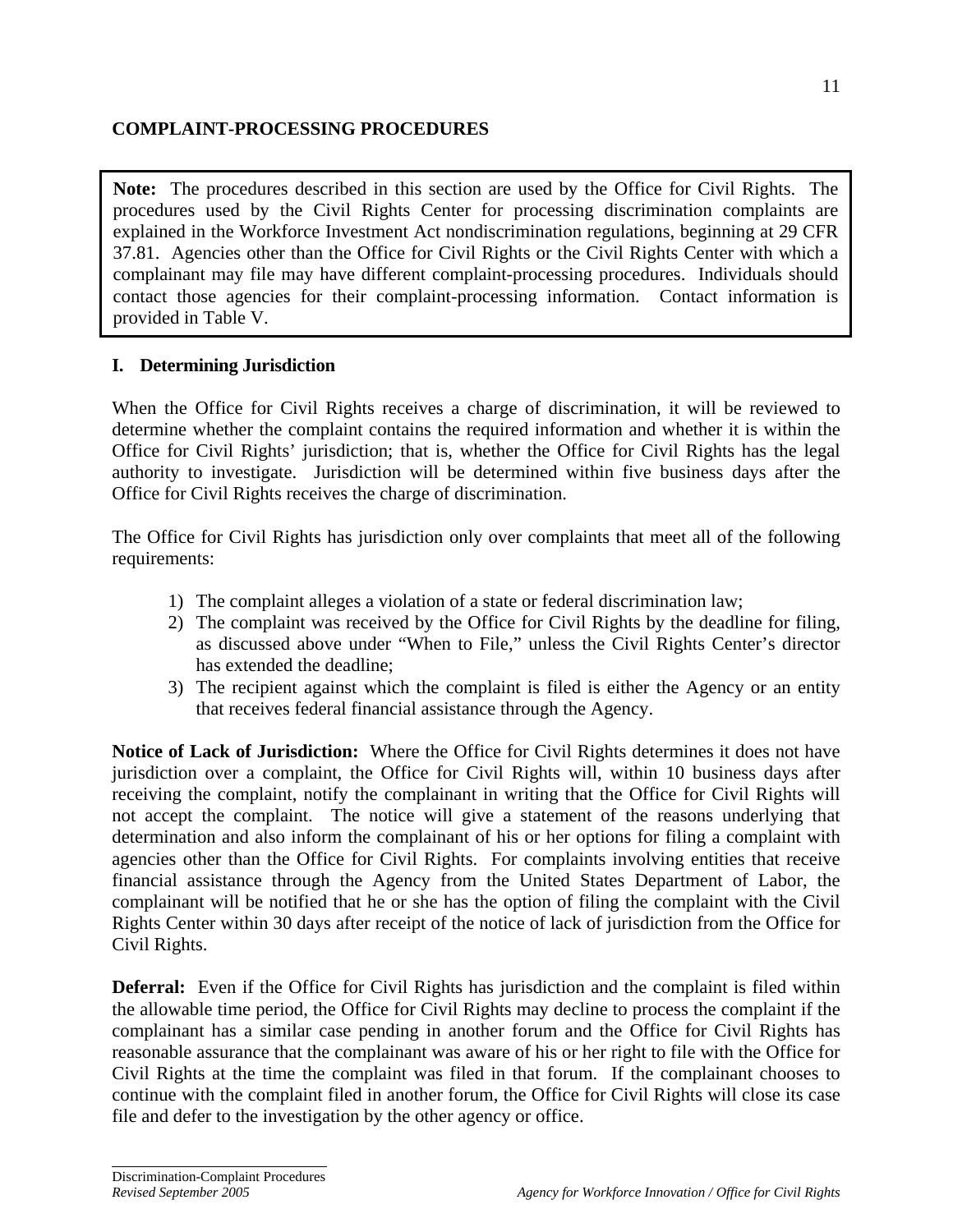Where the Office for Civil Rights defers its investigation, the Office for Civil Rights will immediately notify the complainant in writing. This notification will advise the complainant that he or she may request that the Office for Civil Rights reopen its investigation after the complainant receives a determination in the case that is pending. The request to reopen the investigation must be received within 30 days of receipt of determination in the other case. The Office for Civil Rights may request and review the other case file as part of its investigation.

Where the respondent has been given notice of the complaint, the investigator will also notify the respondent in writing that the Office for Civil Rights' case file has been closed for administrative reasons unrelated to the merit of the allegations made in the complaint.

When the complainant has a career-service grievance pending with the Agency's Human Resource Management Office, the Office for Civil Rights will not accept a complaint on issues filed and investigated as a grievance. Under the Agency's grievance procedures, claims of discrimination or sexual harassment are excluded from the career-service grievance process and must be filed with the Office for Civil Rights, not Human Resources. If Human Resources has accepted a grievance because it does not mention any discriminatory basis for the actions, but the issues and parties are also sent to the Office for Civil Rights on the complaint form, then the Office for Civil Rights will not accept the complaint for investigation unless an explanation for filing the same issues with Human Resources as a grievance (absent claims of discrimination) is provided.

Just because a person has filed a complaint or participated in an Office for Civil Rights' investigation, a respondent is not prevented from taking standard personnel actions against that person. However, the respondent should act with caution and only where there is independent justification for the standard personnel action. The respondent should be prepared to show that an action would have been taken regardless of the existence of the complaint or investigation.

### **II. Issuing the Initial Notification Letter**

Within five business days after it receives the complaint and determines it has jurisdiction to investigate, the Office for Civil Rights will provide written notice to the complainant and to the respondent. This initial notification will state that the Office for Civil Rights has received the complaint and that the complainant has the right to be represented by an attorney or other individual of his or her choice during the process. The initial notification to the complainant and to the respondent will contain a list of the issues identified in the complaint. The Office for Civil Rights will state whether it will accept or reject each issue for investigation. Where the Office for Civil Rights decides to reject an issue, it will also give the reason or reasons for each rejection. The letter will again explain options available to the complainant for filing with agencies other than the Office for Civil Rights and will restate the filing-deadline dates for the other agencies. This notice will also state whether the investigation will be conducted by the Office for Civil Rights or by the Office of the Inspector General.

If the complainant has requested mediation, the initial notification letter will explain that the complainant will be contacted regarding the date, time, and location of the mediation conference. The notice will also explain that any investigation will be suspended until the mediation process has been concluded.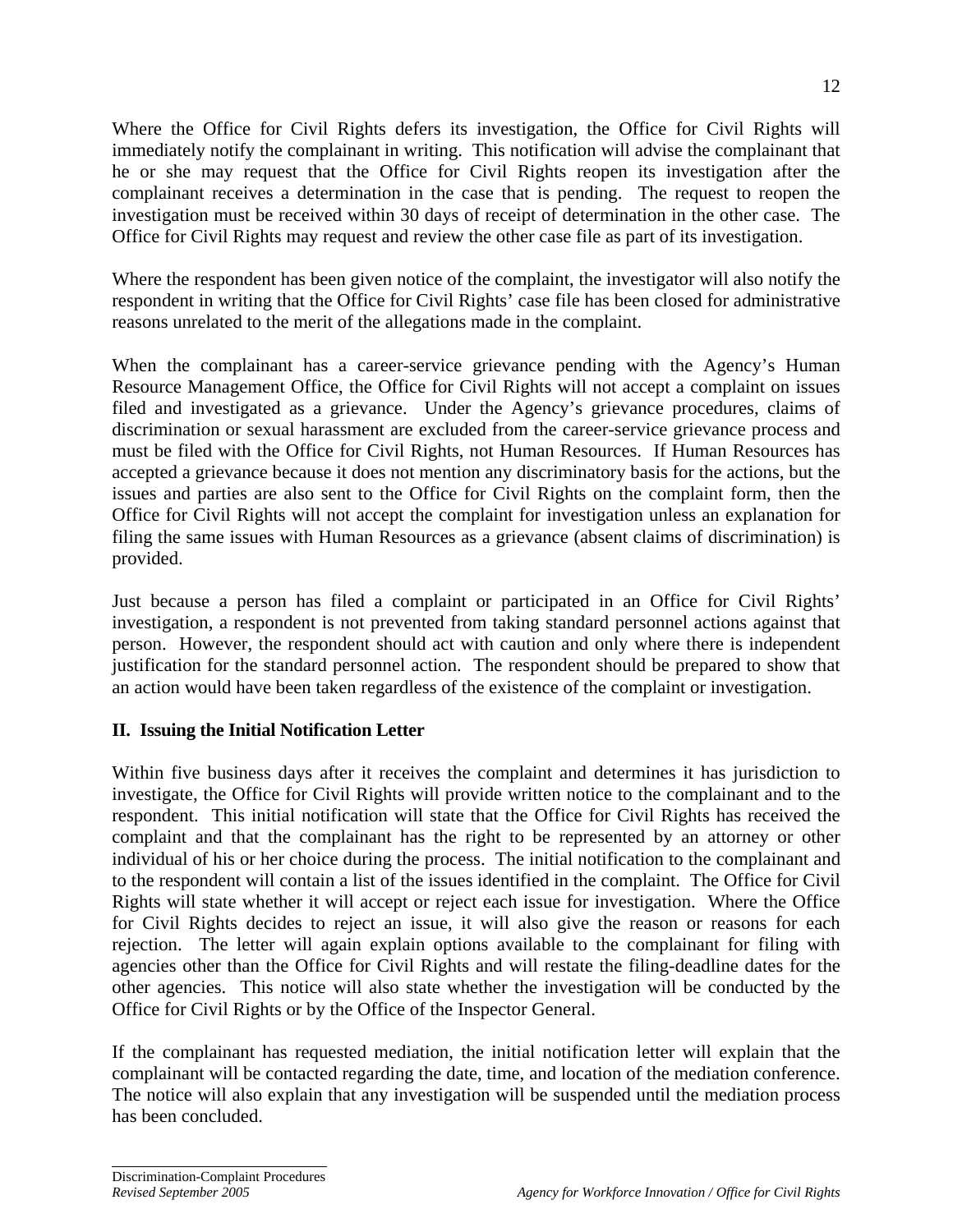If mediation is not requested, the respondent's notice will indicate that a complaint has been received, accepted for investigation by the Office for Civil Rights and will be processed as described in Section IV, below.

#### **III. Conducting Mediation (Alternative Dispute Resolution)**

Mediation is offered as an alternate means of resolving the complaint that allows the parties to avoid the traditional investigative or litigation process. In mediation, a neutral third party, trained in dispute resolution, listens to both the complainant and management and then encourages them to reach a voluntary, negotiated settlement of the charge of discrimination. Mediation gives the parties a chance to discuss the issues raised in the complaint, clear up misunderstandings, find areas of agreement, and incorporate those areas of agreement into solutions.

The Office for Civil Rights has identified trained mediators with background in civil rights for potential use in support of the alternative dispute-resolution program. Under United States Department of Labor regulations, the decision to use mediation rests with the complainant.

The mediator will arrange for and send written confirmation of the mediation conference to the parties and their representatives, if any. The letter will include the date, time and location of the mediation conference and a statement of the issues presented and the relief sought. Both the complainant and respondent may be represented by an attorney or another person of their choice at the mediation conference, or may appear on their own behalf with or without a personal representative or attorney present. However, both parties are required to have someone present at the mediation conference with the authority to resolve the dispute.

A mediator does not resolve the charge of discrimination or impose a decision on the parties: instead, the mediator helps the parties achieve a mutually acceptable resolution of the complaint. The mediation process is separate from the formal complaint investigation, and anything disclosed by the parties during mediation will not be revealed to the Office for Civil Rights' or the Office of the Inspector General's investigator by the mediator.

Where the complainant does not elect to mediate, an investigator will immediately begin fact finding as described in Section IV, below. Where the complainant elects to mediate, within five business days of receipt of the complainant's election to mediate, the Office for Civil Rights will prepare a memorandum to the respondent informing the respondent that a complaint has been received and requesting the respondent to contact the Office for Civil Rights within five business days about mediation arrangements. The mediation conference will be held within 15 business days following the response to the Office for Civil Rights. Where the respondent is located in Tallahassee, the memorandum and a copy of the complaint will be delivered to the respondent's chief administrative officer, with a copy to the equal opportunity representative, by close of business of the following day. Where the respondent is located outside Tallahassee, the memorandum and a copy of the complaint will be sent by overnight mail.

While the Office for Civil Rights or mediator will attempt to schedule the mediation conference at a time convenient to all parties, the Office for Civil Rights retains the final authority to set the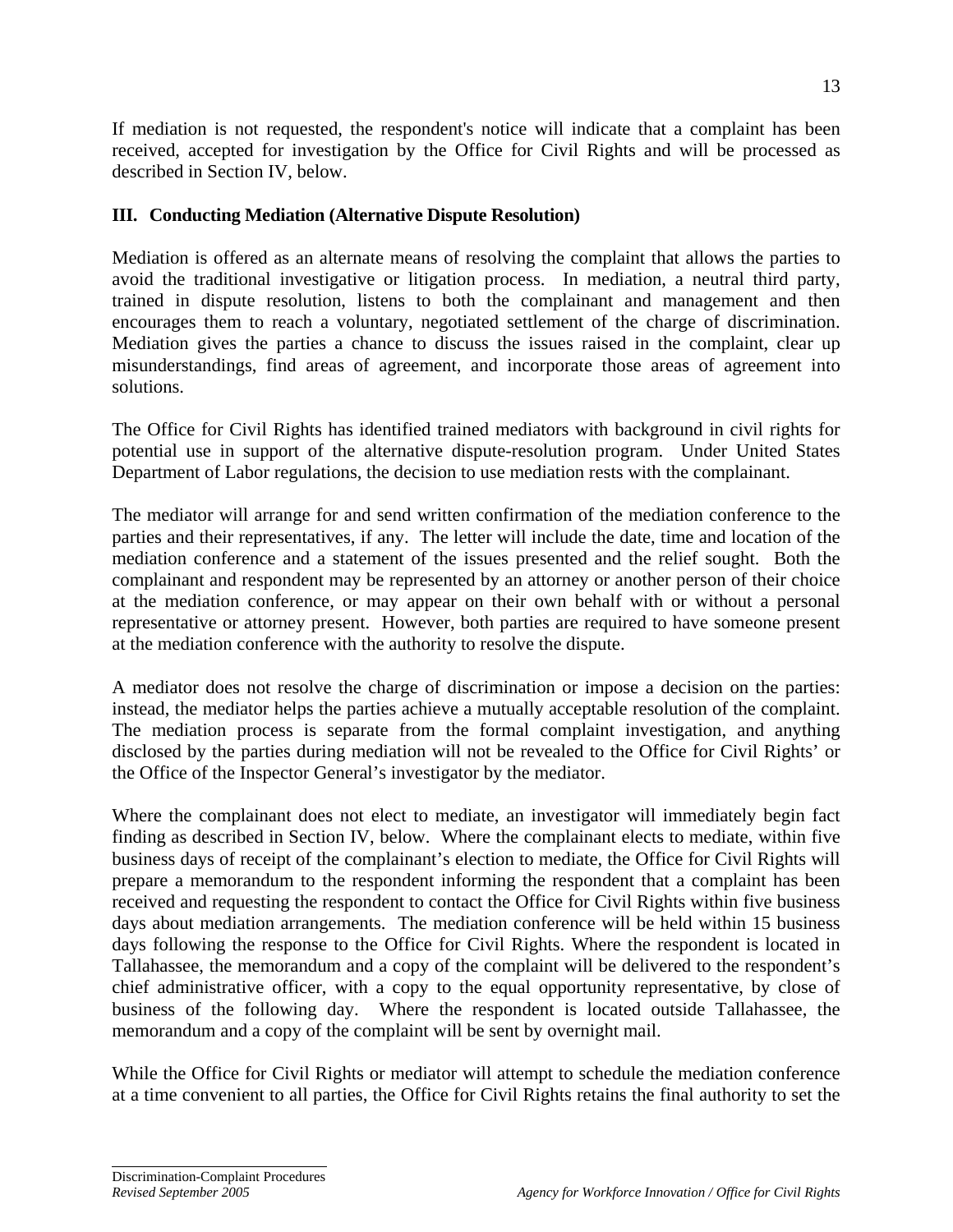date and time of the mediation conference, and the parties may have to adjust their schedules to attend the conference.

If the parties are able to resolve the dispute at the mediation conference, a written settlement agreement will be prepared and signed by all parties prior to the adjournment of the conference. The agreement will have the force of a binding contract. A copy of the agreement will be given to all parties.

If the parties are unable to resolve the complaint at the mediation conference, neither party suffers any negative effect whatsoever. The mediator will immediately notify the Office for Civil Rights that mediation did not resolve the dispute, and the standard formal investigation of the charge of discrimination may begin. The Office for Civil Rights will contact the complainant to ascertain whether or not the complainant wishes to continue with a formal investigation or withdraw the complaint.

**Breach of the Mediation Agreement:** In the event a mediation agreement is subsequently breached, the non-breaching party should notify the Office for Civil Rights and, in the case of mediation conducted by another entity, such as the Florida Commission on Human Relations, EEOC or the Civil Rights Center, that entity should also be notified.

United States Department of Labor regulations provide that the non-breaching party may file a complaint directly with the Civil Rights Center's director within 30 calendar days of the date when the non-breaching party learns of the alleged breach. If the director determines that the agreement has been breached, the complainant may file a complaint with the Civil Rights Center based upon the original allegations, even if more than 180 days have elapsed since the alleged discrimination. The Civil Rights Center will process the complaint based upon the original allegations.

The mediation procedures are described more fully in a separate, written document available on line, at: www.floridajobs.org/civilrights/moa/tabs/8-D.doc, and from the Office for Civil Rights. They are also available in audio format at: www.floridajobs.org/civilrights/moa/tabs/8- Daudio.wav, and in Braille from the Office for Civil Rights.

### **IV. Fact Finding and Investigation**

**Written Requests for Information and Documents; Telephone Interviews:** Once the Office for Civil Rights learns mediation either will not be used or did not resolve the complaint, an investigator will be assigned to begin the fact-finding process. Within five business days the Office for Civil Rights will send the respondent an initial notification letter, as indicated above. The notice informs the respondent that the Office for Civil Rights or the Office of the Inspector General will be investigating the complaint and that the respondent has the right to be represented by an attorney or other individual of its choice. The letter includes a listing of the issues raised in the complaint that the Office for Civil Rights has accepted.

The letter also will contain a request for a position statement and, where deemed necessary, a request for documents and/or response to written questions designed to elicit information needed to resolve the complaint. The respondent will be advised it must reply to the letter within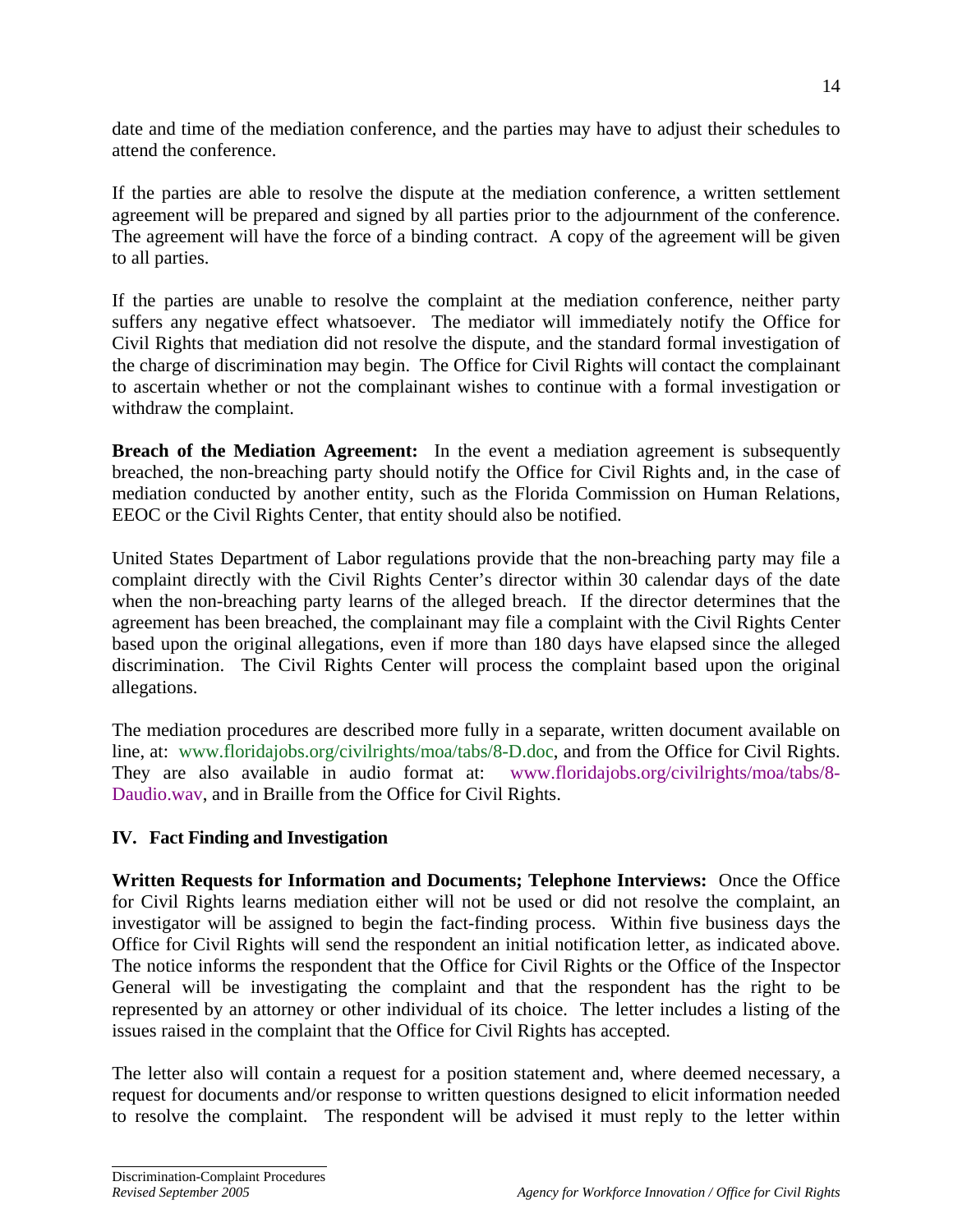14 calendar days of the date of the letter, and that any statements of witnesses should be made in the form of a sworn affidavit. The letter from the Office for Civil Rights will be addressed to the appropriate contact person in the Agency, or the chief administrative officer of the recipient receiving federal financial assistance through the Agency. The materials furnished by the respondent will be given to the investigator by the Office for Civil Rights.

The investigator may send the complainant a request for documents and/or written questions to elicit information concerning the issues raised in the complaint. The complainant must respond to the request for information within 14 calendar days of the date of the letter.

Additional requests for documents and/or written questions may be sent to the complainant and/or respondent as necessary during the investigation process. The investigator may also examine evidence from other sources, such as personnel records, grievances, inspector-general reports, and other agency or recipient records. The investigator may interview witnesses by telephone or in person where necessary. Where the information obtained using the above methods is sufficient to determine whether or not there is reasonable cause to believe that the respondent has violated a nondiscrimination law, the fact-finding stage of the investigation may conclude without an on-site investigation.

**On-Site Investigation:** An on-site investigation may be necessary where the review of documents and information obtained through written requests or telephone interviews is not sufficient to enable the investigator to reach a conclusion whether or not discrimination occurred. Factors used to decide when an on-site investigation is necessary include whether: the issues are complicated; numerous witnesses must be interviewed or voluminous documentation reviewed; or several contemporaneous complaints against the same respondent have been received by the Office for Civil Rights or the Office of the Inspector General.

The investigator will call the respondent to establish a date and time for the on-site investigation, identify records and other documents to be made available for review, and identify individuals to be interviewed. This call should be followed up with written confirmation of the date, time and scope of the on-site investigation.

The local office or recipient should assign responsibility to a staff person for preparing for and coordinating the on-site visit. Where appropriate, this individual should be the equal opportunity representative for the recipient. The investigator may first meet with the complainant to review the complaint and to obtain any additional information not contained in the complaint or case file.

An opening conference with the respondent and its representatives should follow. The purpose of the opening conference is to:

- 1) Describe the complaint being investigated, the specific issues under investigation and the Office for Civil Rights' or the Office of the Inspector General's authority to investigate;
- 2) Confirm arrangements made by the respondent to assure privacy, including setting aside a private area for the investigator to conduct interviews and review documents;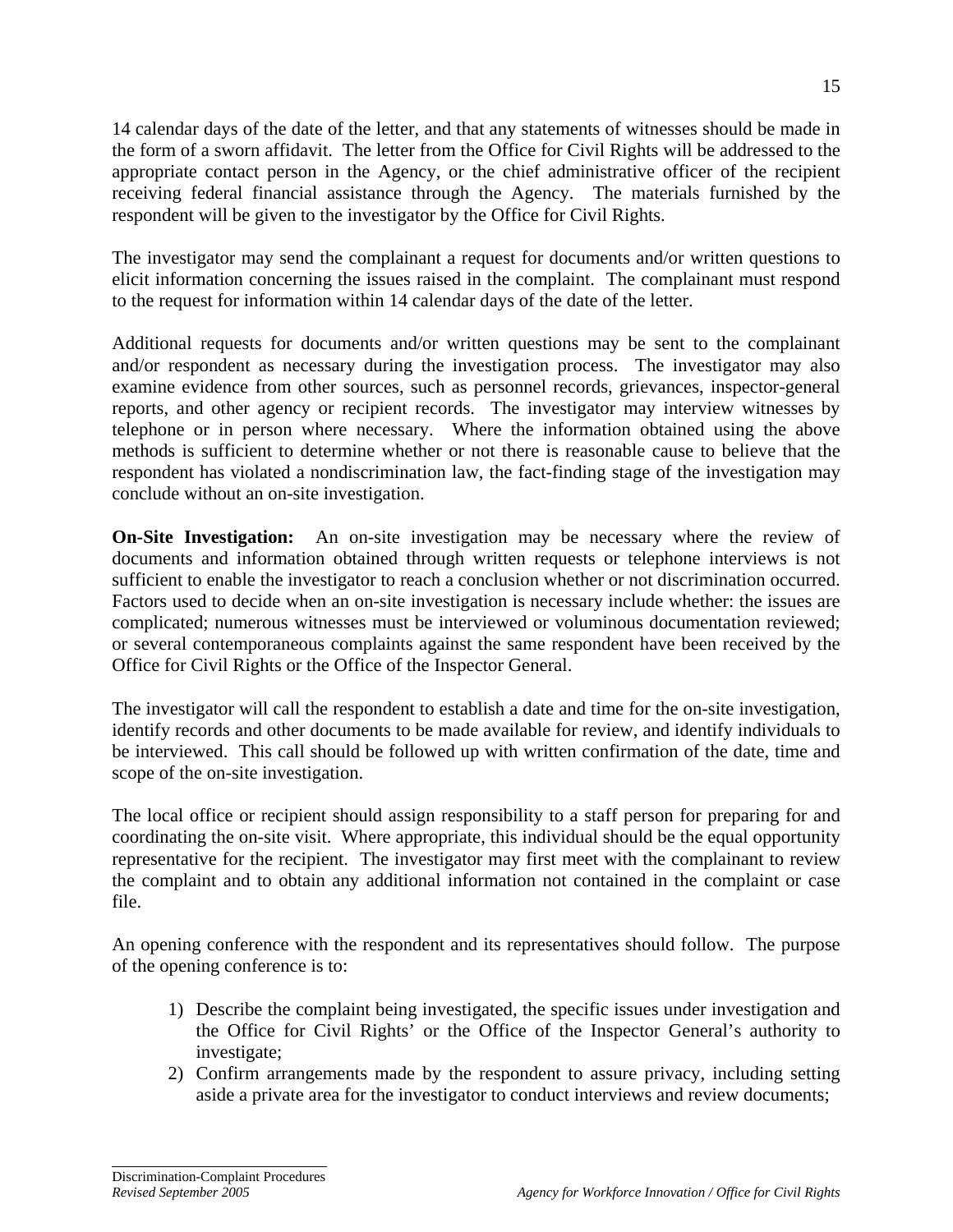3) Schedule other meetings, such as a meeting for information collection and an exit conference.

The investigator will not discuss the merits of the complaint during the opening conference.

The investigator will interview the respondent's representatives and the persons named in the complaint. The investigator should strive to determine the respondent's account of the facts, additional people the respondent wants interviewed, the matters on which each witness is knowledgeable, and the documentation the respondent wishes reviewed.

The investigator may interview the witnesses named either by the complainant or the respondent, or determined independently by the investigator to have relevant information. As the investigation progresses, the investigator may identify additional individuals who should be interviewed and attempt to arrange a meeting. The investigator will also review records and other documents, beginning with those initially requested, and progressing to additional records identified during the on-site visit. When the records required are voluminous or complex, the investigator may hold a meeting with the staff responsible for keeping records to ascertain the respondent's information system, explain the investigator's information needs, and make specific requests to the appropriate respondent staff person for copies of the information.

An exit conference with the respondent's representatives may be held at the conclusion of the on-site portion of the investigation. The purpose of the exit conference is to clarify information obtained during the on-site portion, to request additional information, and/or to answer any questions about the investigative process. Since information gathered on-site usually needs to be reviewed and analyzed before a conclusion about discrimination can be reached, the investigator should remain neutral and express no opinion about information collected and state no conclusions about any issues, especially any feelings about whether or not discrimination has occurred. However, the investigator may entertain a resolution offer if either party should wish to present a conciliation agreement.

### **V. Reviewing and Analyzing the Evidence**

Once the fact-finding stage of the investigation has been completed, the investigator will review and analyze the evidence and determine whether there is reasonable cause to believe the respondent violated a nondiscrimination law and, therefore, whether or not unlawful discrimination occurred.

### **Types of Evidence:**

- **Direct Evidence** An example might be the failure by the respondent to take appropriate corrective action where it knew or should have known of discriminatory practices or policies.
- **Comparative Evidence** This may be evidence obtained through a comparison with similarly situated employees or program participants to ascertain differences in treatment.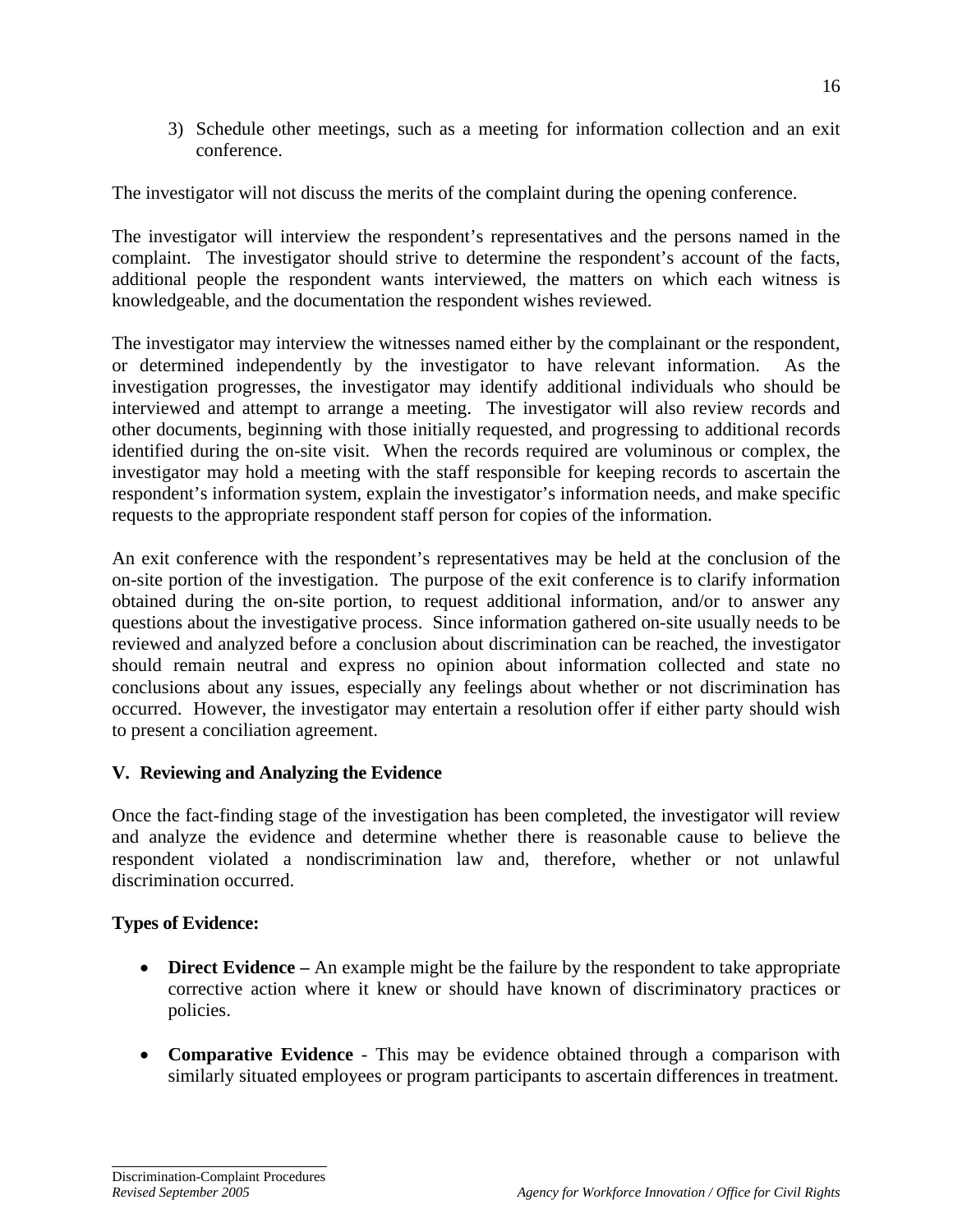**Statistical Evidence** - Statistical analysis may indicate that a greater disparity exists than would be expected when comparing data for members of protected groups to data for employees or program participants not in said groups.

Conclusions regarding each allegation of discrimination must be supported by reliable and verifiable evidence, including any of the above types of evidence. Written documentation is the preferred type of evidence to substantiate or refute a complainant's allegation(s). In the absence of written documentation, however, the investigator can use witnesses' testimony as corroborating evidence. Use of direct, observable or first-hand knowledge of one or more witnesses to substantiate a conclusion is permissible. Hearsay or second-hand knowledge is not considered to be supporting evidence.

Frequently in a complaint investigation there are allegations raised by a complainant that cannot be supported by written documentation or corroborated by witnesses' testimony. If the respondent denies the allegation(s), in the absence of supporting written documentation or witnesses' testimony, the investigator cannot draw a conclusion regarding the alleged discriminatory act: the evidence is inconclusive. It does not exonerate an alleged offender and it does not suggest that the complainant filed false or frivolous allegations: no conclusion can be drawn.

The investigator's findings and recommended determination will be discussed with the Office for Civil Rights. The Office for Civil Rights may ask the investigator to do additional investigation or research prior to preparing the Notice of Final Action.

### **VI. The Notice of Final Action**

**Preparing the Notice:** Once the Office for Civil Rights approves the final determination, the investigator will prepare a written draft of the *Notice of Final Action*. The draft Notice and case file shall be reviewed by the Office for Civil Rights and submitted to the Agency's Office of the General Counsel for review for legal sufficiency prior to the issuance of the Notice by the Office for Civil Rights.

**Issuing the Notice:** The Notice of Final Action must be issued to the complainant and respondent within 90 calendar days of the date on which the complaint is filed.

**Contents of the Notice:** The Notice of Final Action must discuss each of the issues raised in the complaint and, for each issue, state the investigator's decision and provide an explanation of the reasons underlying the decision. Where an issue was resolved by the parties through mediation or by another means not requiring a final determination by the investigator, the Notice should contain a statement describing the way the parties resolved the issue.

The complainant's Notice of Final Action must also contain a statement that the complainant has the right to file a complaint with the Civil Rights Center under Section 188 of the Workforce Investment Act. Where the Notice of Final Action is issued by the Office for Civil Rights within the 90-day period after the complaint is received, the Notice must state that if the complainant is dissatisfied with the Office for Civil Rights' decision on the complaint, the complainant or his or her representative may file a complaint with the director of the Civil Rights Center within 30 days of the date on which the Notice of Final Action is received by the complainant.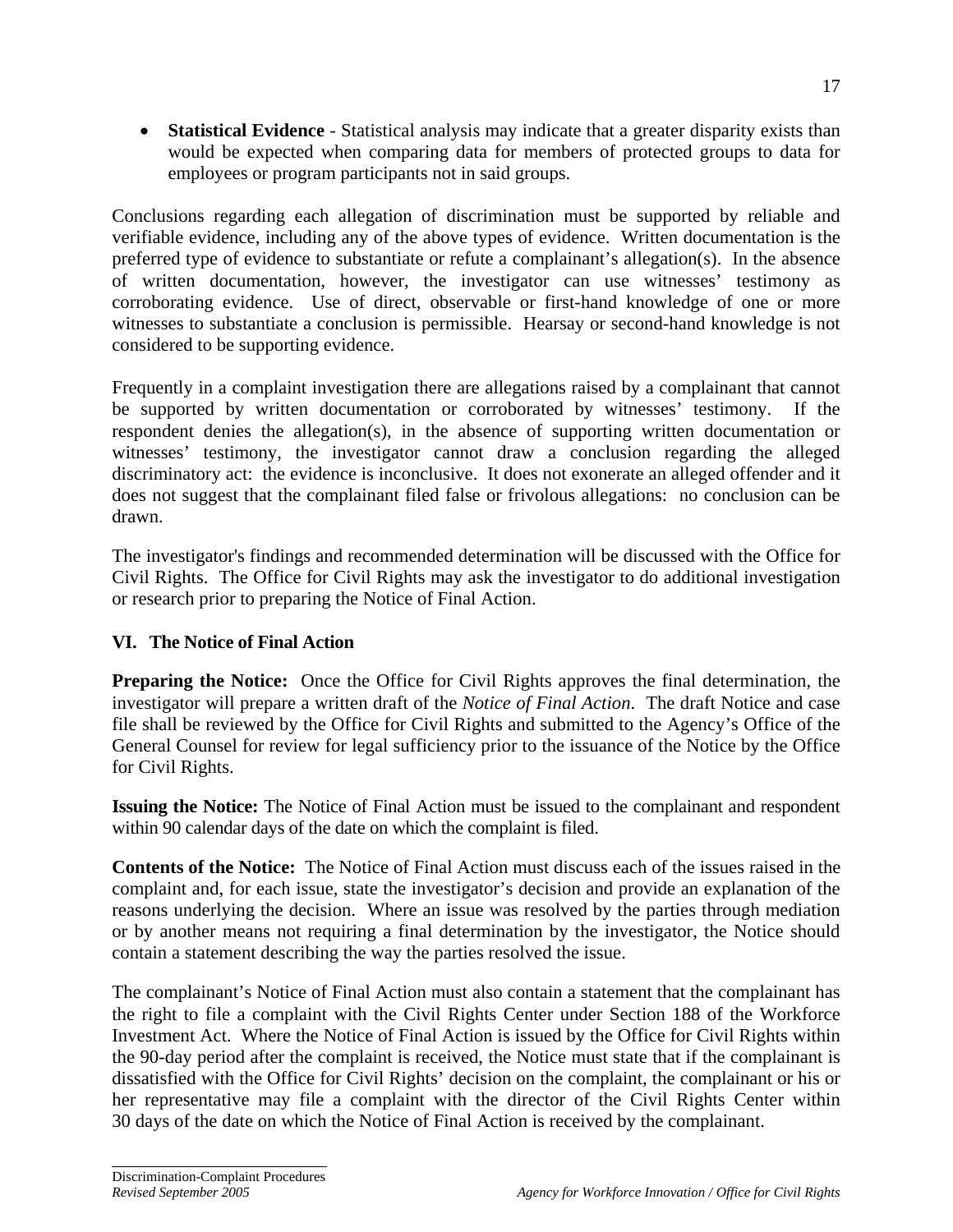**Note:** Where the Office for Civil Rights does not expect to issue a Notice of Final Action within the 90-day period allowed for conduct of the investigation after the filing of the complaint, the Office for Civil Rights will send the complainant a "90-day letter" at least 10 days prior to the expiration of the 90-day period. The 90-day letter will notify the complainant or his or her representative that a complaint of discrimination under Section 188 of the Workforce Investment Act may be filed with the director of the Civil Rights Center within 30 days of the expiration of the 90-day period—in other words, within 120 days of the date on which the complaint was filed with the Office for Civil Rights. The letter will also inform complainants who allege employment discrimination of their right to file with the EEOC and Florida Commission on Human Relations, as well as with the Civil Rights Center.

## **VII. A** *Cause* **Finding**

Where the Notice of Final Action contains a determination that there is cause to believe the respondent violated a federal or state nondiscrimination law, the Notice of Final Action sent to the respondent may also contain a list of recommended corrective actions. Corrective actions must be designed to make the complainant whole, eliminate the discrimination and ensure that the discrimination does not recur. The Office for Civil Rights may recommend changes in policies and procedures, personnel changes, disciplinary action, additional record keeping, accommodations, training, changes to physical facilities, and monetary relief, where appropriate. The recommendations should be narrowly tailored to address and eliminate the discrimination found by the investigation.

Where the complaint involves the Agency for Workforce Innovation as the respondent, the Notice of Final action containing the recommendations will be sent to the Agency's director with copies to the responding office. Included must be a request that a reply be sent to the Office for Civil Rights within 30 days as to how the recommendations will be implemented. The respondent may offer alternatives to the recommended resolution.

When the complaint does not involve the Agency as the respondent, the Notice of Final Action containing the recommendations will be sent to the chief administrative officer of the respondent. Included must be a request that the respondent reply to the Office for Civil Rights within 30 days as to how the recommendations will be implemented.

In either case, the Office for Civil Rights will monitor the situation to assure that the respondent makes the required reply and that the respondent follows through on implementation of the recommendations. Where the respondent fails to implement the recommendations and eliminate the discrimination, the respondent may face sanctions that may result, after opportunity for a hearing, in the suspension, termination, denial or discontinuance of federal financial assistance, and other sanctions as provided by law. The Office for Civil Rights will also be available to provide technical assistance to the respondent in changing policies and procedures, record keeping, accommodations and training.

The Office for Civil Rights also may use the above procedure to make recommendations in cases where there is no determination that discrimination occurred but where the investigation has revealed circumstances that warrant a change in policies and procedures, personnel, disciplinary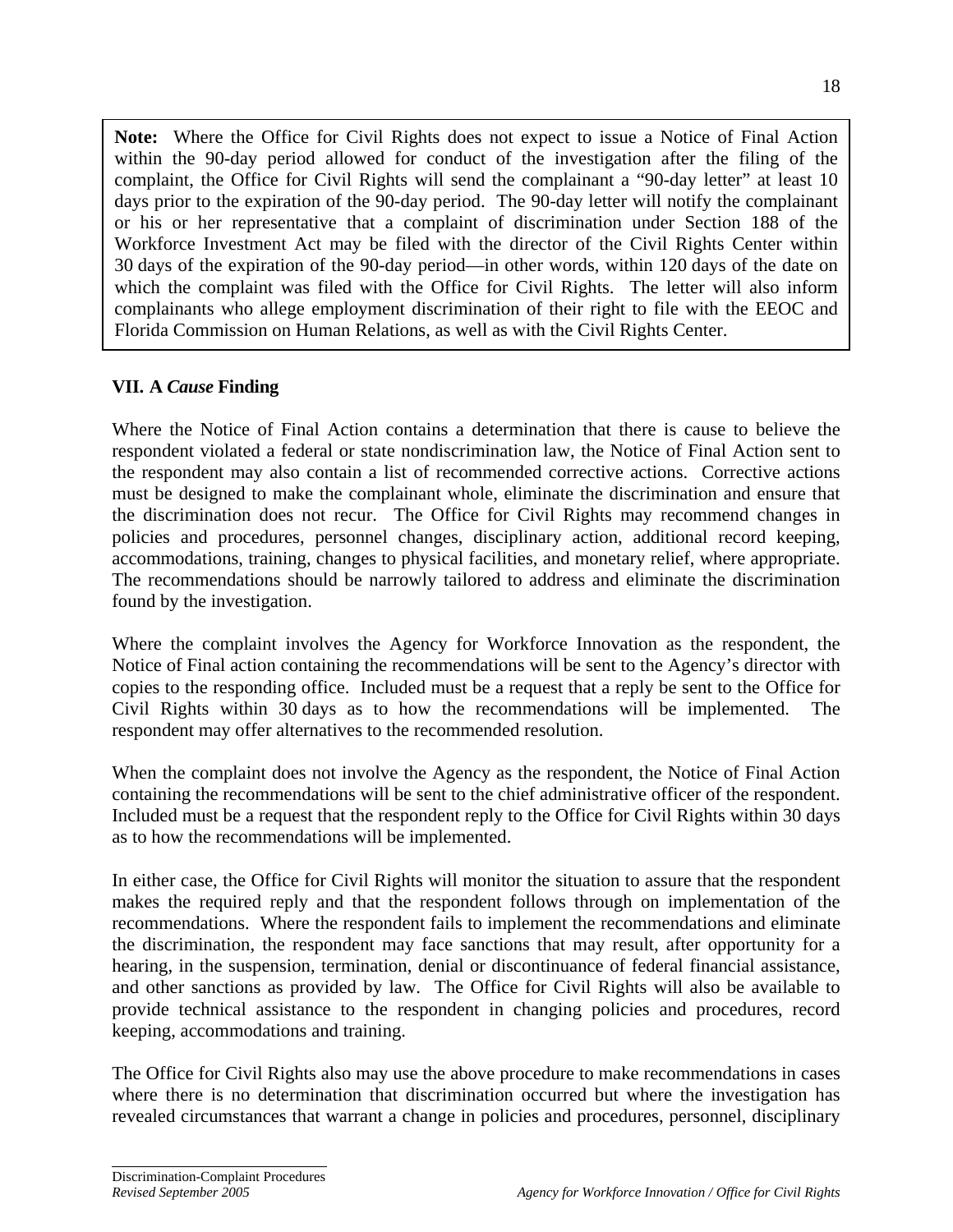action, record keeping, accommodation, training or remodeling of facilities to assure compliance with the applicable laws and regulations.

### **VIII. Miscellaneous Provisions**

**Right to Appeal:** The Notice of Final Action issued by the Office for Civil Rights is the State's final determination of the complaint, and neither the complainant nor the respondent has a right to appeal the determination to or ask for reconsideration by the Office for Civil Rights. If the complainant is dissatisfied with the Office for Civil Rights' resolution, or if the Office for Civil Rights does not issue the Notice of Final Action within 90 days of the date on which the complaint was filed, the complainant does have the right to file a complaint with the Civil Rights Center, as described above in Section VI, "The Notice of Final Action." However, the Civil Rights Center will not review the Office for Civil Rights' processing of, or final determination on, the complaint. Rather, the Civil Rights Center will process the complaint anew.

The complainant may also have the right to file with another investigatory agency after receiving the Office for Civil Rights' Notice of Final Action; this will be explained in the letter that accompanies the Notice of Final Action. Information about the additional right to file is also available by contacting the Office for Civil Rights.

**Negotiated Settlement:** Even if the parties choose not to mediate, they may settle the complaint on mutually agreeable terms at any time during the Office for Civil Rights' investigation, and the Office for Civil Rights encourages parties to do so. If settlement is achieved, its terms shall be reduced to writing and signed by the complainant and the respondent. A copy of the settlement agreement shall be filed with the Office for Civil Rights along with a withdrawal of complaint executed by the complainant. The withdrawal will be without prejudice and the complainant will be able to re-file the complaint as noted below in the complainant's "Right to Withdraw the Complaint" section.

**Right to Representation:** Both the complainant and the respondent have the right to be represented at all stages of the complaint process by an attorney or other individual of their choice. Before a complainant's representative will be recognized by the Office for Civil Rights, the complainant should submit a completed "Authorization of Representative" notice in writing.

**Respondent's Duty to Maintain Records:** Once the respondent becomes aware that a complaint has been filed with the Office for Civil Rights or with the Civil Rights Center, the respondent shall preserve all original personnel or participant records and other evidence relevant to the complaint until the Office for Civil Rights or the Civil Rights Center issues the Notice of Final Action. Where the respondent fails to preserve such records, an inference of discrimination may arise where there is a lack of documentation to refute the complainant's allegations. Records must be maintained for three years from the date of closure of the complaint case file.

**Respondent's Duty to Provide Information:** A respondent has a duty to provide the investigator with relevant information necessary to the investigation. Where a respondent fails to provide requested information in the custody and control of the respondent in a timely manner, after notice and an opportunity to cure have been given, the failure may give rise to an inference of discrimination where there is a lack of information to refute the complainant's allegations.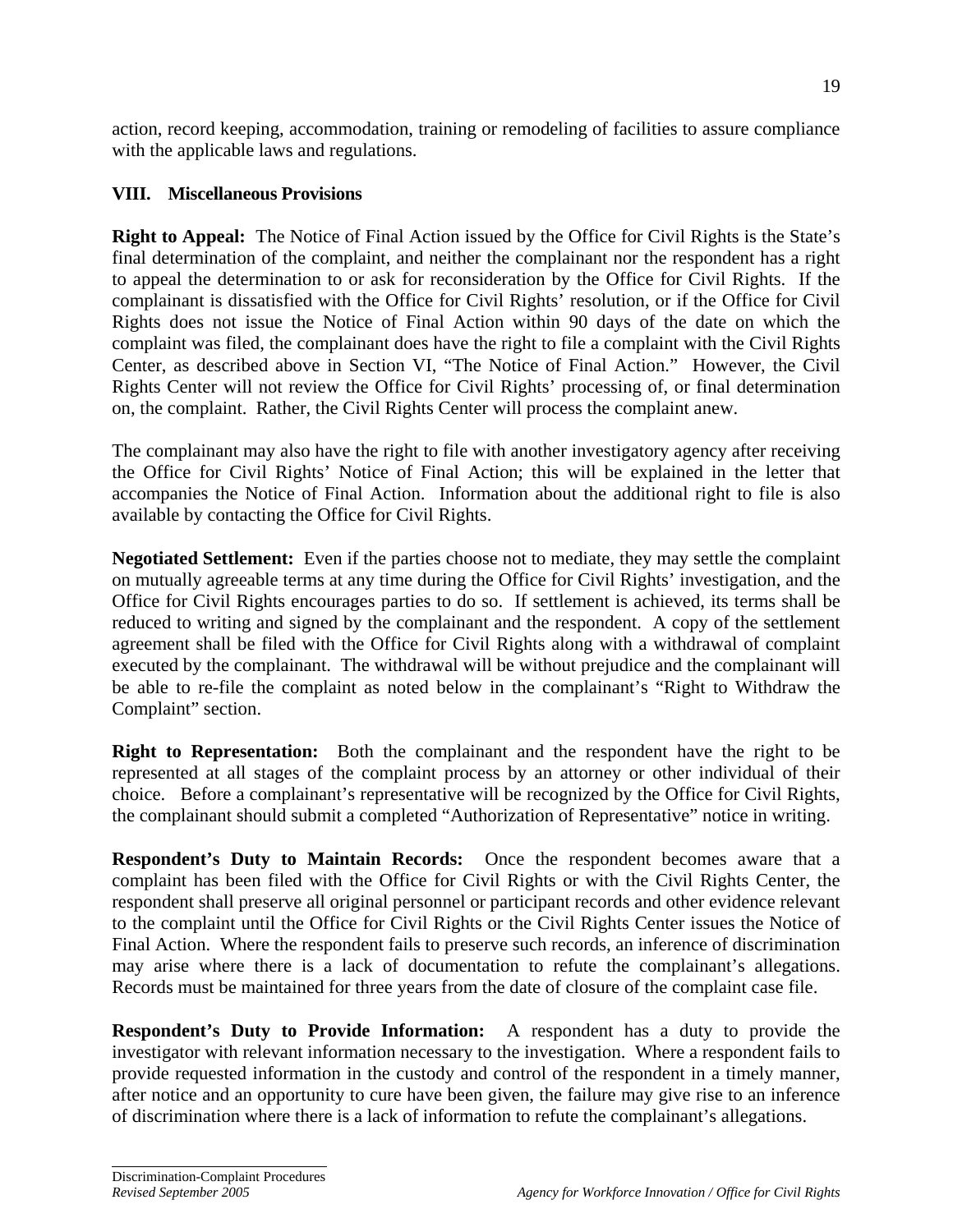**Complainant's Duty to Provide Information:** A complainant has a duty to provide the investigator with relevant information necessary to the investigation. The Office for Civil Rights may dismiss a complaint where a complainant, after notice and an opportunity to cure has been given, fails to provide requested information, refuses to submit to an interview or attend meetings, or otherwise refuses to cooperate to the extent that the Office for Civil Rights is unable to resolve the complaint. Under such circumstances, the complaint may be dismissed without a final determination of whether there is cause to believe the respondent violated a federal or state nondiscrimination law.

**Complainant's Right to Amend the Complaint:** The complainant has the right to amend the complaint at any time prior to the issuance of the initial notification letter. After that letter has been issued, the complainant can amend the complaint only with the permission of the Office for Civil Rights. The complainant has the duty to amend the complaint if it lacks the required information, as described in the "Content of Complaint" section above. Where an amendment relates to the subject matter of the original complaint, the amendment will relate back to the date the original complaint was received by the Office for Civil Rights. A complainant's "amendment" may add additional issues (other than retaliation) not covered in the original complaint, and therefore may be considered separately as a new complaint.

**Complainant's Right to Withdraw the Complaint:** The complainant has the right to withdraw his or her complaint at any time prior to the issuance of the Notice of Final Action. Such a withdrawal must be in writing and will be without prejudice, meaning the complainant reserves the right to re-file the complaint at any time before the filing deadline discussed above, in the "When to File" section of these procedures.

**Access to Files During the Investigation:** Florida law [§119.07(1)(q), *Florida Statutes*] states that all records that relate to a charge of discrimination are not public record until the investigation is completed either by a final determination of discrimination or the investigation becoming inactive. Once the Office for Civil Rights issues a Notice of Final Action and the Office for Civil Rights can confirm that it has been delivered to the complainant, the complaint file becomes a public record and, unless exempted by another part of the public-records law, the file is open for public inspection. To assure due process, confirmation of delivery by the United States Postal Service return receipt will document that the notice has been issued.

Neither the complainant nor the respondent has a right to see information gathered as part of the investigation until the notice of final action has been issued. Nonetheless, the investigator may disclose information submitted by the complainant and respondent where it is necessary to further the investigation.